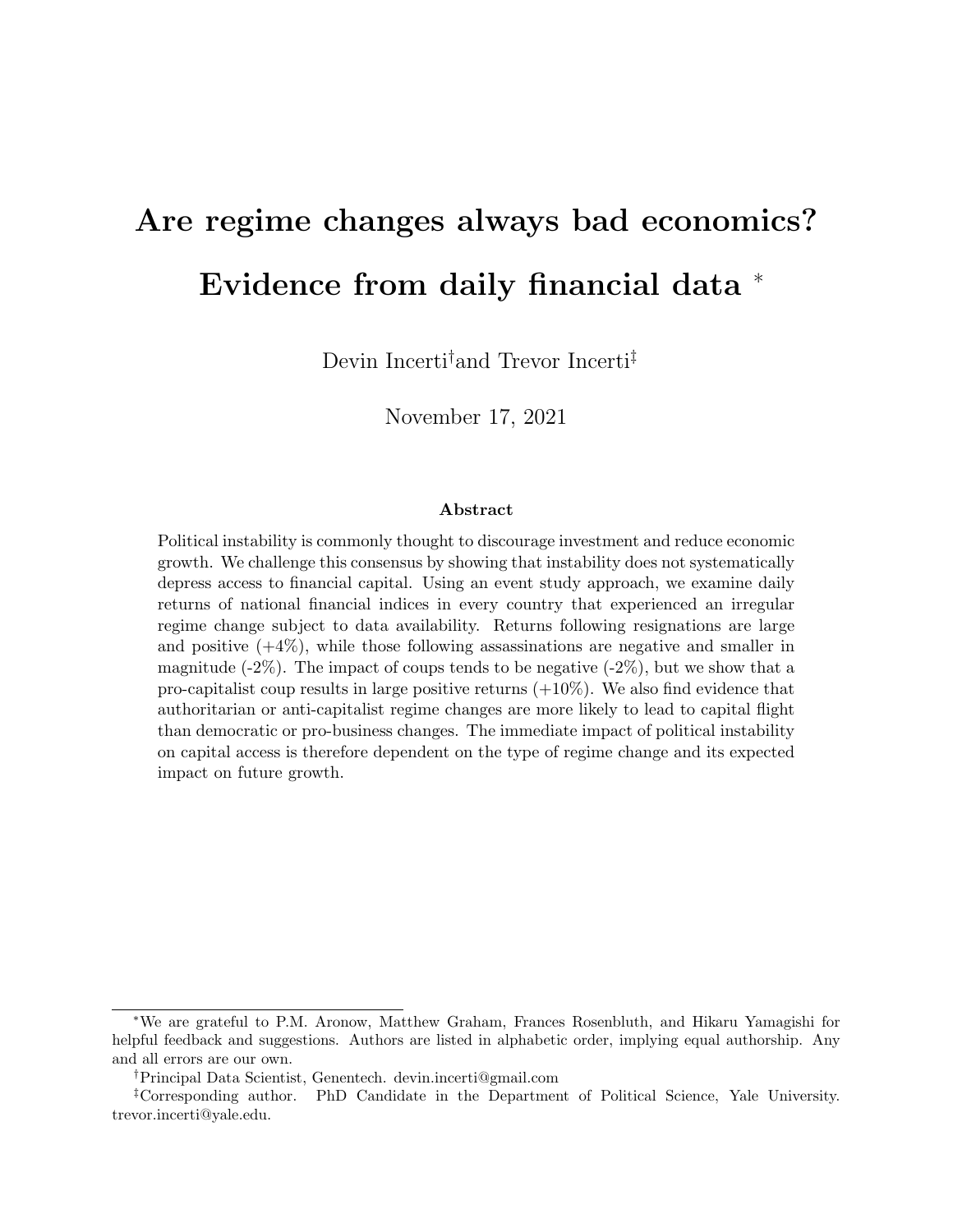Economies are now global, financialized, and integrated, with domestic economies intrinsically linked to international investment. However, political instability appears to jeopardize access to capital—instability is negatively correlated with investment, financial development, and GDP growth [\(Aisen and Veiga](#page-10-0) [2013;](#page-10-0) [Alesina and Perotti](#page-10-1) [1996;](#page-10-1) Alesina, [Ozler, Roubini](#page-10-2) ¨ [and Swagel](#page-10-2) [1996;](#page-10-2) [Baker, Bloom and Davis](#page-10-3) [2016;](#page-10-3) [Fosu](#page-10-4) [1992;](#page-10-4) [Jong-A-Pin](#page-10-5) [2009;](#page-10-5) [Roe and Siegel](#page-11-0) [2011\)](#page-11-0), as well as associated with increases in stock market variance [\(Jensen and Schmith](#page-10-6) [2005;](#page-10-6) [Leblang and Mukherjee](#page-11-1) [2005;](#page-11-1) [Liu and Zhang](#page-11-2) [2015\)](#page-11-2).

However, how different types of political instability affect domestic capital access remains unclear. In contrast to the aforementioned cross country studies, we therefore separately examine the effect of different types of instability on domestic firms' access to financial capital. Specifically, we examine whether changes in financial flows differ for coups, resignations, assassinations, and protests, as well as for authoritarian vs. democratic and pro vs. anti business shifts.

To test whether there are meaningful differences in capital flows following different types of political instability, we examine changes in stock market returns surrounding politically unstable domestic events. Specifically, we conduct event studies of daily financial data, which estimate a local average treatment effect of an unexpected event on stock prices at the time of the event. This interrupted time-series approach mitigates the endogeneity problems in previous cross country regressions—confounding events would need to occur on the same day as instability, and do so for a large portion of all of our independently tested events in order to influence our estimates.

We analyze the full sample of politically unstable events for which national-level daily financial data is available.<sup>[1](#page-1-0)</sup> Like previous research, we find that all types of political instability in our sample cause large increases in financial volatility. However, we find that market returns are large and positive  $(+4\%)$  following resignations and negative and smaller in magnitude following assassinations and coups  $(-2\%)$ . We also find that the failed pro-business 2002 Venezuelan coup caused large positive market returns (+10%), followed by immediate capital flight (-8%) after the reinstatement of a left-wing populist.

Our primary contributions are empirical and methodological. We provide the first estimates of the effects of different types of political instability on domestic capital access. We show that instability does not systematically depress investment, and find evidence that authoritarian regime changes are more likely to lead to negative returns, but that leaders who are clearly pro-business can be rewarded by financial markets even if they use extrajudicial methods to take power. The capital flows we document are not insubstantial—they are in some cases larger shocks than the 2008 stock market crash on their respective domestic economies. Methodologically, we (1) employ a method less susceptible to endogeneity concerns than previous studies, and (2) integrate synthetic control and event study methods to allow for control portfolios when a control candidate is not present.

### Reexamining capital response to political instability

Stable capital flows are highly important to financial stability in emerging markets, which are particularly exposed to shifts in the availability of foreign capital [\(Cohen, Domanski, Fender](#page-10-7) [and Shin](#page-10-7) [2017;](#page-10-7) [Koepke](#page-10-8) [2019;](#page-10-8) [Obstfeld](#page-11-3) [2012\)](#page-11-3). High country risk reduces capital flows, which

<span id="page-1-0"></span><sup>1</sup>13 coups, 8 assassinations, 15 forced resignations, and 11 public protests.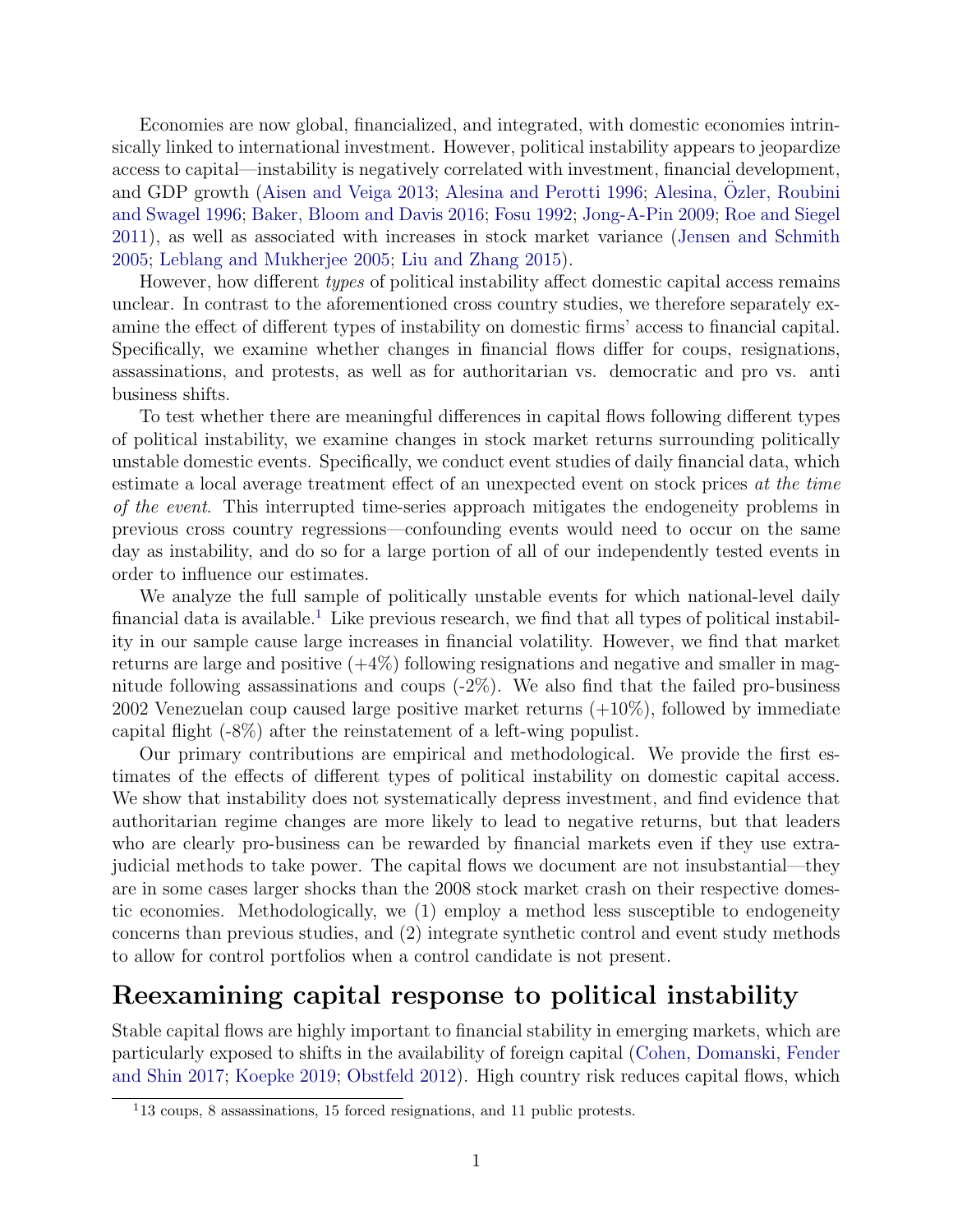in turn has been shown to reduce domestic output growth [\(Koepke](#page-10-8) [2019\)](#page-10-8).

Conventional theory and cross-country empirical evidence suggests that political instability increases country risk and therefore depresses financial returns and economic growth [\(Boutchkova, Doshi, Durnev and Molchanov](#page-10-9) [2012;](#page-10-9) [Irshad](#page-10-10) [2017;](#page-10-10) [Le and Zak](#page-11-4) [2006;](#page-11-4) [Lehko](#page-11-5)[nen and Heimonen](#page-11-5) [2015;](#page-11-5) [Lensink, Hermes and Murinde](#page-11-6) [2000\)](#page-11-6), and increases volatility [\(Bialkowski, Gottschalk and Wisniewski](#page-10-11) [2008;](#page-10-11) [Irshad](#page-10-10) [2017;](#page-10-10) [Jensen and Schmith](#page-10-6) [2005;](#page-10-6) [Leblang](#page-11-1) [and Mukherjee](#page-11-1) [2005;](#page-11-1) [Liu and Zhang](#page-11-2) [2015\)](#page-11-2). But if capital flows reflect expectations of future economic growth and returns, such hypotheses may be too simplistic. For example, capital access may increase in response to a coup if the current regime is anti-business or anti-global.

Not all irregular regime changes are equivalent. Some—e.g., the resignation of an ineffective leader—may foreshadow better policy. Assassinations can occur seemingly at random, and a successor may be unclear. Coups can be democratic or autocratic. These differences are often overlooked in past studies, which have proxied for instability using the number of coups [\(Alesina et al.](#page-10-2) [1996;](#page-10-2) [Londregan and Poole](#page-11-7) [1990\)](#page-11-7), assassinations or revolutions [\(Barro](#page-10-12) [1991\)](#page-10-12), or combined events into single indices [\(Alesina and Perotti](#page-10-1) [1996;](#page-10-1) [Gupta](#page-10-13) [1990;](#page-10-13) [Jong-](#page-10-5)[A-Pin](#page-10-5) [2009;](#page-10-5) [Venieris and Gupta](#page-11-8) [1986\)](#page-11-8).

Debate also exists on coups that lead to democratization or economic liberalization and their effect on economic growth. Most research suggests these are not the norm [\(Derpanopou](#page-10-14)[los, Frantz, Geddes and Wright](#page-10-14) [2016;](#page-10-14) [Powell and Thyne](#page-11-9) [2011;](#page-11-9) [Thyne and Powell](#page-11-10) [2016;](#page-11-10) [Varol](#page-11-11) [2011\)](#page-11-11). Others argue the negative effects of uncertainty dominate any positive effects [\(Alesina](#page-10-2) [et al.](#page-10-2) [1996\)](#page-10-2), or that the impact of coups is neutral as some enhance growth while others depress it [\(Londregan and Poole](#page-11-7) [1990\)](#page-11-7). But while these "good coups" may be the minority, they have become more frequent [\(Marinov and Goemans](#page-11-12) [2014\)](#page-11-12) and could have positive economic effects [\(Girardi and Bowles](#page-10-15) [2018;](#page-10-15) [Meyersson](#page-11-13) [2016\)](#page-11-13). Regular regime changes such as elections have been found to boost markets following opposition victories in weak democracies [\(Pantzalis, Stangeland and Turtle](#page-11-14) [2000\)](#page-11-14), and coups may exhibit the same pattern.

Previous research therefore suggests coups may on average cause capital flight, but lead to positive flows if the coup's instigators are more democratic or pro-market than the regime they replace. Assassinations should have a neutral or negative impact as they increase uncertainty, but institutional responses to assassinations vary by country. By contrast, resignations may be viewed positively on average, as they often signal the departure of an ineffective leader.

### Data

Financial data is from the Global Financial Data database. We collect national stock index data for every country in which there was a coup, assassination, or resignation and daily financial data is available.[2](#page-2-0) These stock indices are listed in [Table A.1.](#page-12-0)

Political data are drawn from the Center for Systemic Peace's (CSP) Polity IV Coup d'etat dataset and Coup d'etat Events handbook. We form a list of "irregular" regime changes from successful coups,<sup>[3](#page-2-1)</sup> assassinations of the executive, and resignations of the ex-

<span id="page-2-0"></span><sup>&</sup>lt;sup>2</sup>The list of failed assassinations are from [Jones and Olken](#page-10-16) [\(2009\)](#page-10-16). Coup attempts are those in category 2 in the CSP Coup d'etat dataset.

<span id="page-2-1"></span> ${}^{3}$  For example, [Needler](#page-11-15) [\(1966,](#page-11-15) p. 617) states that "the categories of coups that were aborted, suppressed, or abandoned melt into each other and into a host of other non-coup phenomena so as to defy accounting," the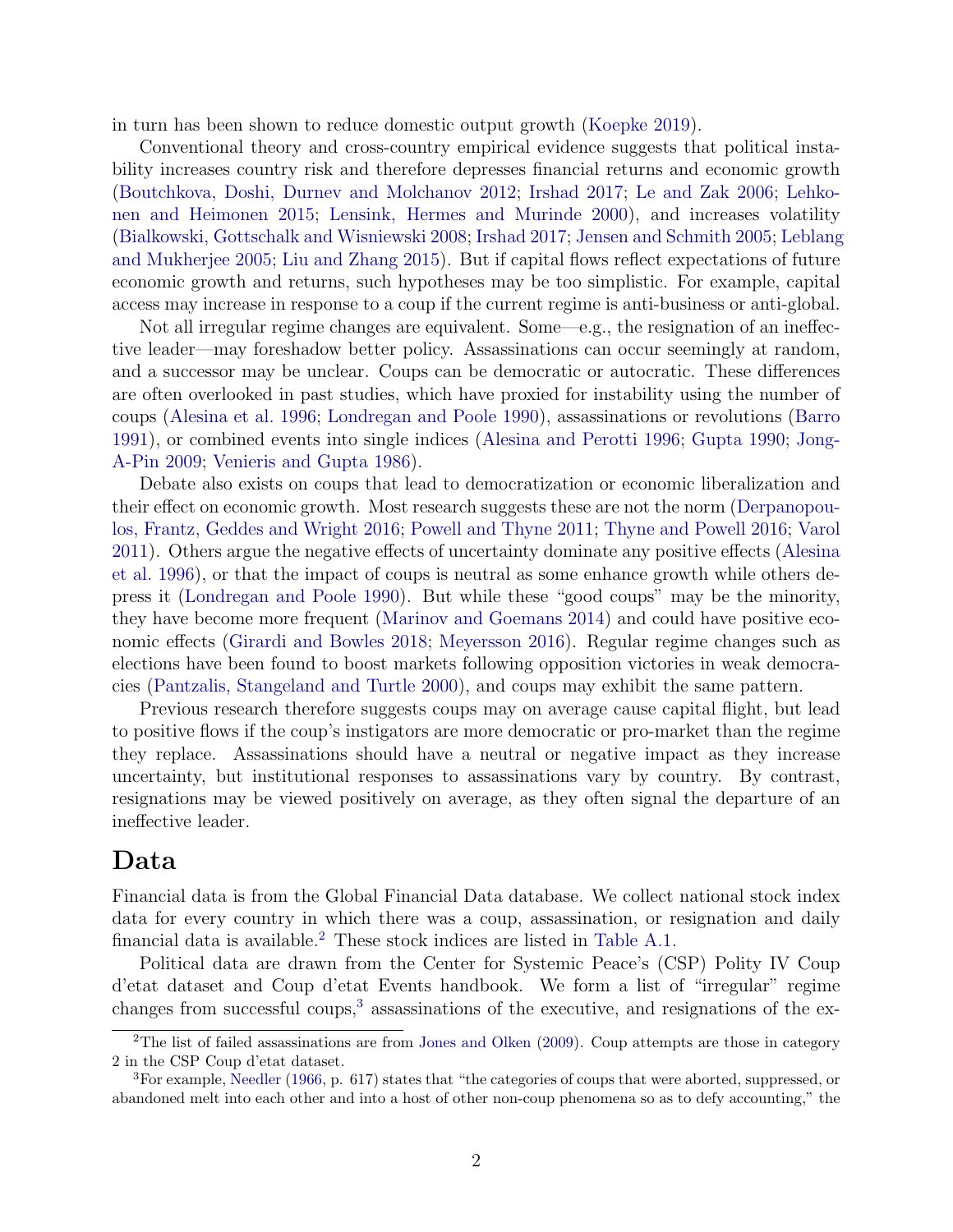ecutive[4](#page-3-0) as daily financial data is available for countries in these categories. We supplement the CSP data with Archigos Version 4.1 leadership data, which allows us to identify some additional cases of coups, assassinations, and protests. A list of the political events in our dataset and whether they were democratic or autocratic shifts is shown in [Table A.2.](#page-13-0)

There is considerable debate about classification of regime changes. We recognize that some readers may feel certain events are missing. We rely on common third-party classifications to minimize the possibility our results are driven by our own classifications. The exception is that we separately analyze the 2002 failed coup in Venezuela, as it provides a test of the impact of the seemingly successful removal of a left-wing populist with a pro-business regime, and the ensuing reinstatement of a left-wing populist.

### Estimation

#### Volatility

To estimate the effect of irregular regime changes on financial volatility, we use a generalized autoregressive conditional heteroskedasticity (GARCH) model estimated using 1000 preevent days, the event day and 1000 post-event days. As in [Jensen and Schmith](#page-10-6) [\(2005\)](#page-10-6) and [Leblang and Mukherjee](#page-11-1) [\(2005\)](#page-11-1), we use the GARCH (1,1) specification. In particular, for national stock index i,

$$
R_{it} = \mu_i + \epsilon_{it}, \qquad \epsilon_{it} \sim \mathcal{N}\left(0, \sigma_{it}^2\right),
$$

where  $\mu_i$  is a constant and,

$$
\sigma_{it}^2 = \gamma_i + \alpha_i \epsilon_{i,t-1}^2 + \beta_i \sigma_{i,t-1}^2.
$$

The key parameter of interest is the conditional variance,  $\sigma_{it}^2$ . The one-period-ahead volatility forecasts,  $\sigma_{it}$ , are larger when  $\epsilon_{i,t-1}^2$  and  $\sigma_{i,t-1}^2$  are larger. In other words, the model predicts that large shocks will be followed by other large shocks.

#### Abnormal returns

To estimate the effect of irregular regime changes on financial flows, we follow standard event study methodology [\(Campbell, Lo and MacKinlay](#page-10-17) [1997;](#page-10-17) [MacKinlay](#page-11-16) [1997\)](#page-11-16). Normal performance is measured with a constant mean return model,

<span id="page-3-1"></span>
$$
R_{it} = \mu_i + \epsilon_{it},\tag{1}
$$

CSP is "confident that [its] list of successful coups is comprehensive" but does not extend this confidence to attempted or failed coups, and [Powell and Thyne](#page-11-9) [\(2011\)](#page-11-9) state that it is "difficult to identify more ambiguous forms of coup activity, such as coup failures, plots, and rumors."

<span id="page-3-0"></span><sup>&</sup>lt;sup>4</sup>Resignations are those in which the ruling executive was coerced to resign due to poor performance, public discontent and popular demonstrations.Note that the Polity IV definition of "poor performance" is not synonymous with poor economic performance, and in practice the reasons cited for resignation across events are: loss in conflict/war, anti-authoritarian protest, corruption scandals, Supreme Court ruling against unconstitutional actions, contested elections, and abuse of power.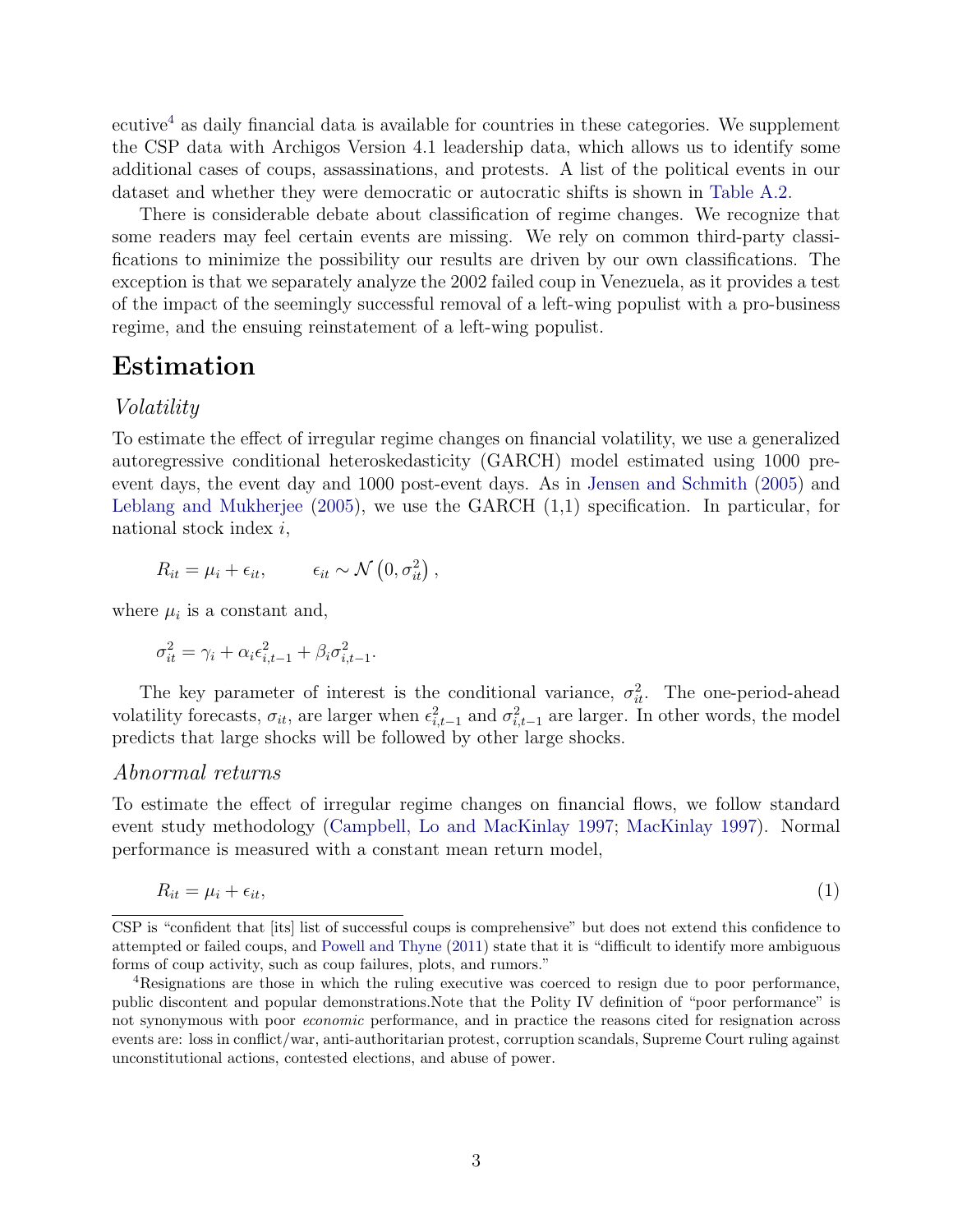where  $R_{it}$  is the logged return of national stock index i on trading day t and  $\epsilon_{it}$  is the error term. We calculate abnormal returns (ARs) in an "event window" around the date of each event,  $AR_{i\tau} = R_{i\tau} - \hat{\mu}_i$ , where  $\tau$  is a date in the event window, and  $\hat{\mu}_i$  is estimated in an "estimation window" preceding the event window with Equation 1. We use a 41 trading "estimation window" preceding the event window with [Equation 1.](#page-3-1) We use a 41 trading day event window (20 pre-event days, event day, and 20 post-event days) and 250 trading day estimation window. The ARs are then used to calculate cumulative abnormal returns (CARs) between event day  $\tau_1$  and event day  $\tau_2$ :  $CAR(\tau_1, \tau_2) = \sum_{\tau=\tau_1}^{\tau_2} AR_{i\tau}$ . Standard errors and p-values are calculated using asymptotic t-statistics as in [MacKinlay](#page-11-16)  $(1997)$ <sup>[5](#page-4-0)</sup>. The event date is the first trading day a market could react to news of the event.

We do not use a market model (where a market index is included as a control) as our unit of analysis is the country-wide market index (i.e., not a firm). To address concerns regarding use of a constant mean return model, we combine synthetic control methods [\(Abadie, Dia](#page-10-18)[mond and Hainmueller](#page-10-18) [2010\)](#page-10-18) with event study estimation. We create a "synthetic" control portfolio for each event, where each country is given a weight representing its influence in the portfolio. The weight is chosen so that the daily returns and the variance of the daily returns of the control portfolio and the event country are most similar in the estimation window. The possible countries in the control portfolio are all countries listed in [Table A.1.](#page-12-0) A more formal exposition of the methodology can be found in [Synthetic control methods.](#page-14-0)

This interrupted time series approach implies that the "control group" being compared against is not, for example, regular regime<sup>[6](#page-4-1)</sup> changes or failed regime changes, but the expected returns in the same country on the same day in a but-for world in which no regime change occurred. We report abnormal returns separately for coups, assassinations and resignations. However, each event CAR is by itself also a valid causal estimate of the effect of a specific regime change.

### Impact of Political Instability on Stock Returns

### Volatility

We first confirm that our sample of events exhibits the increases in volatility suggested by previous literature. [Figure A.2](#page-16-0) shows the mean volatility  $(\overline{\sigma_t})$  estimates across all irregular regime changes for 250 trading days prior to and 250 days after each event. Volatility stays between a narrow range at nearly all dates except those surrounding the regime change. There is an enormous volatility jump on the day of the regime change, with levels then decreasing to normal within a month of the event.

### Coups

[Figure 1](#page-5-0) shows the mean CARs by each type of regime change we analyze for the event day, as well 20 days before and after the event. Individual results for all coups in our sample and mean results for all coups can be found in [Table A.3.](#page-17-0)

<span id="page-4-1"></span><span id="page-4-0"></span><sup>&</sup>lt;sup>5</sup>This is appropriate because the length of the estimation window is sufficiently long (250 trading days).

<sup>6</sup>Past studies have examined market reactions to regular regime changes. This work finds that volatility increases around elections—particularly close elections and those that lead to a change in government political orientation [\(Bialkowski, Gottschalk and Wisniewski](#page-10-11) [2008\)](#page-10-11) —and that positive returns tend to precede elections [\(Pantzalis, Stangeland and Turtle](#page-11-14) [2000\)](#page-11-14).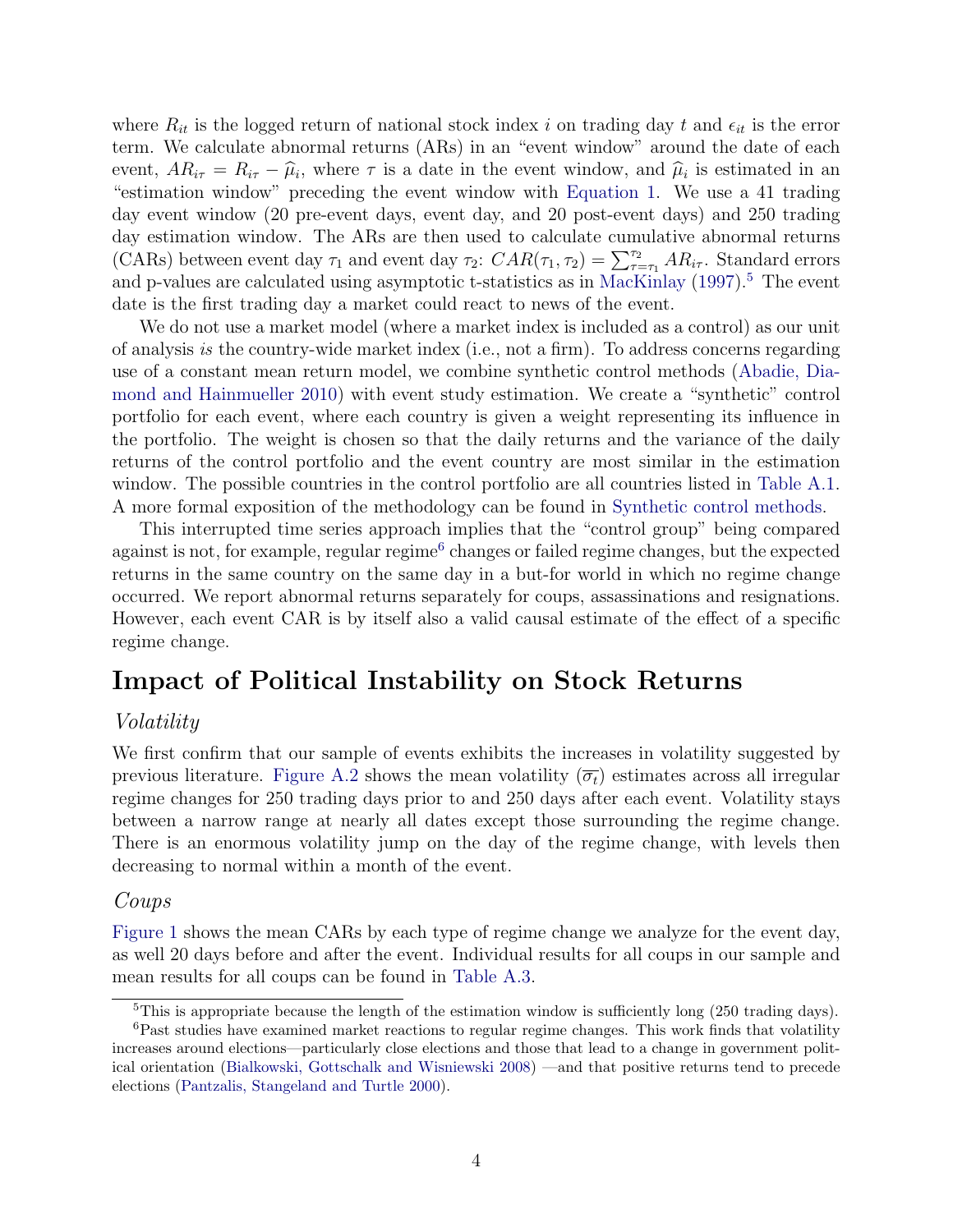<span id="page-5-0"></span>

Figure 1: Mean cumulative abnormal returns by type of regime change

The average coup has a -2.1% event day AR. ARs for the 1970 coup in Argentina, 1991 coup in Thailand, 1992 coup in Peru, and 1999 coup in Pakistan are all negative and significantly different than zero. Moreover, all of these cases except Thailand have negative pre-event CARs that are statistically indistinguishable from zero, suggesting they were not foreseen. In all of these cases, the coup either overthrew a democratically elected government or changed governance from one military ruler to another. This initial capital flight followed by additional post-event negativity is consistent with the expected market reaction from a successful authoritarian coup followed by post-event consolidation of power.

The only events with positive ARs are the 1971 coup in Argentina and the 2002 coup in Nepal. These results provide evidence that coups do not necessarily lead to negative abnormal returns. While the 1971 Argentinian coup did result in another military leader, it did so while calling for free and democratic elections and replaced a government that had adopted extreme protectionist economic policies. In fact, by 1973 Argentina had transitioned to a democracy.[7](#page-5-1) The 2002 coup in Nepal resulted in a monarchical restoration, but occurred after the prime minister postponed general elections, itself a democratically subversive action.

#### Assassinations

Like the majority of coups, we find that assassinations lead to capital flight (see [Figure 1](#page-5-0)) and [Table A.3\)](#page-17-0). The mean event day abnormal return is negative and statistically different than zero.

These results are consistent with our hypothesis that assassinations should have a neg-

<span id="page-5-1"></span><sup>7</sup>Based on Center for System Peace Polity IV polity score of 6. Values of 6-10 are defined as democracies.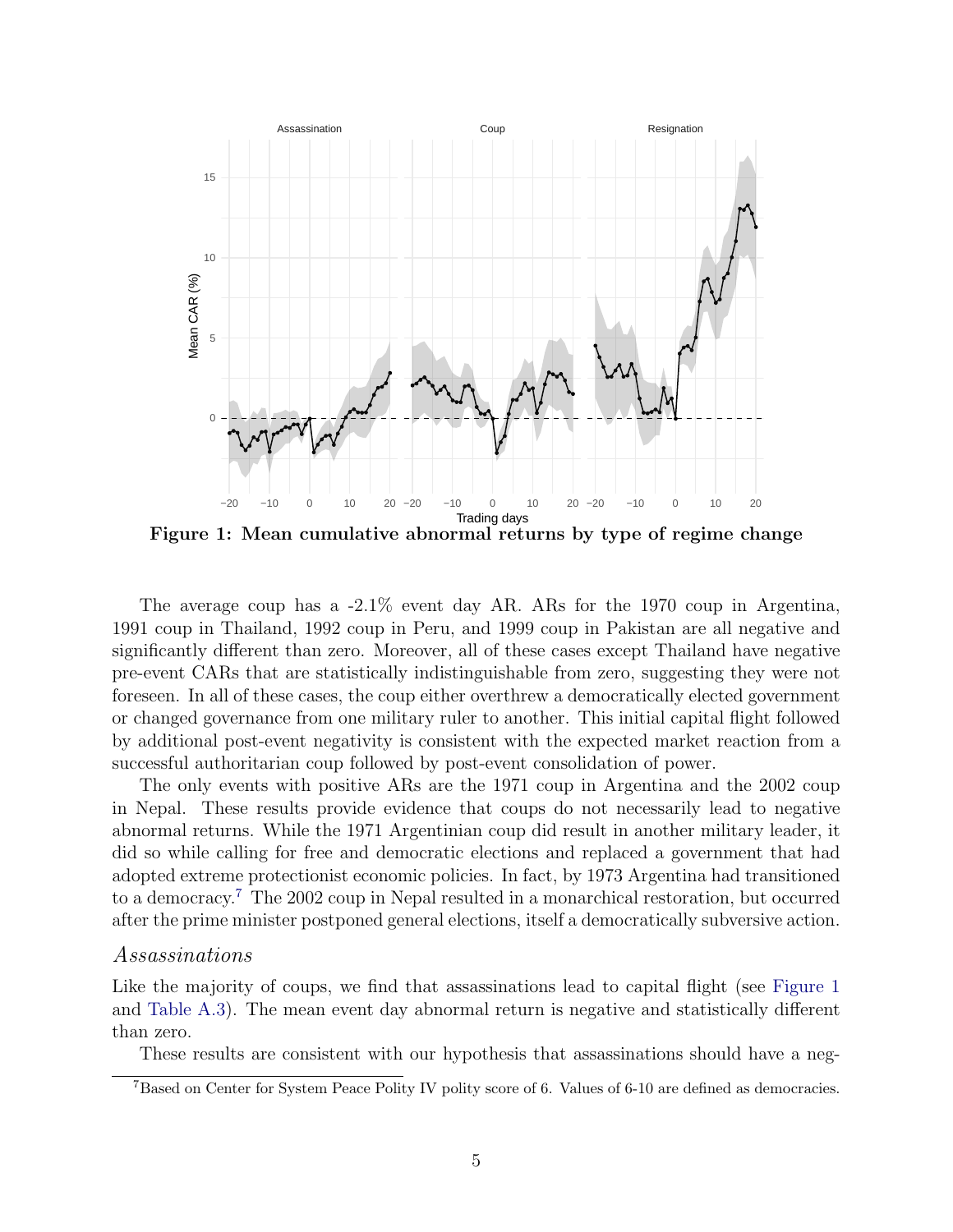ative effect as they occur seemingly at random[8](#page-6-0) and increase uncertainty. While the mean effect of assassinations is negative, it is smaller in magnitude than for coups. Unlike a coup, an assassination may not necessarily be expected to cause immediate change in economic policy, particularly in the presence of an institutionalized line of succession. As such, we would expect CARs to be negative due to increased instability and uncertainty, but smaller in magnitude to a coup or resignation due to greater expectations of policy inertia.

#### Resignations

Unlike coups and assassinations, abnormal returns following resignations are large and positive (see [Figure 1](#page-5-0) and [Table A.5\)](#page-19-0). The mean event day abnormal return is over 4%, and the positive returns grow larger over time (mean 20-day CAR  $\approx 12\%$ ). Event day ARs are only negative and significant at even the ten percent level in two of the fifteen resignations.

These results are consistent with our hypothesis that resignations may lead to increased capital access as they typically occur due to poor performance and/or loss of authority. Among our sample of events, leaders were ousted following loss in conflict/war, antiauthoritarian protest, corruption scandals, Supreme Court ruling against unconstitutional actions, contested elections, and abuse of power.

The resignations analyzed encompass leaders who left office because of poor performance, public discontent and popular protests. Protests preceding these resignations may therefore also affect capital access,  $9$  so we analyze all protests that preceded the resignations in [Public](#page-19-1) [Protests.](#page-19-1) Including directionality, public protests appear to have no effect on returns as some increase stock prices while others decrease them (see [Table A.7\)](#page-22-0), but in absolute terms, returns are approximately 1.5% higher during public protests.

### Mechanisms

While investors may generally dislike political instability, the immediate effect of regime changes on financial flows may not always be unpredictable. For example, investors may generally value democracy if it is perceived to provide stronger property rights and lower susceptibility to capital appropriation [\(North and Weingast](#page-11-17) [1989;](#page-11-17) [Przeworski and Wallerstein](#page-11-18) [1982;](#page-11-18) [Svensson](#page-11-19) [1998\)](#page-11-19). Investors may also have priors about a new leader's economic ideology. Two mechanisms that may therefore drive the direction of capital flows are: (1) whether the regime change is associated with an authoritarian or democratic shift, and (2) whether a new leader is clearly more pro or anti business than their predecessor.

We therefore aggregate the events in our sample by whether they resulted in an author-itarian or democratic shift.<sup>[10](#page-6-2)</sup> We find suggestive evidence that regime changes associated with authoritarian shifts are on average perceived negatively by investors (see [Table A.8\)](#page-23-0), while democratic shifts are perceived positively (see [Table A.9\)](#page-24-0). Of ten authoritarian shifts, only two result in positive CARs, and neither are significantly different from zero. Three of five cases involving democratic shifts result in positive CARs, and the positive CARs persist in the follows weeks. Of the two negative CARs, one is not significantly different from zero,

<span id="page-6-0"></span><sup>8</sup>There is no evidence of post or pre-event CARs in almost any of the assassinations, consistent with the expectation that assassinations are typically not predictable.

<span id="page-6-1"></span><sup>&</sup>lt;sup>9</sup>Indeed, corporate investors in the 2013 MIGA World Investment and Political Risk ranked civil disturbances as the fourth most concerning type of political risk.

<span id="page-6-2"></span><sup>10</sup>As defined by the Polity project.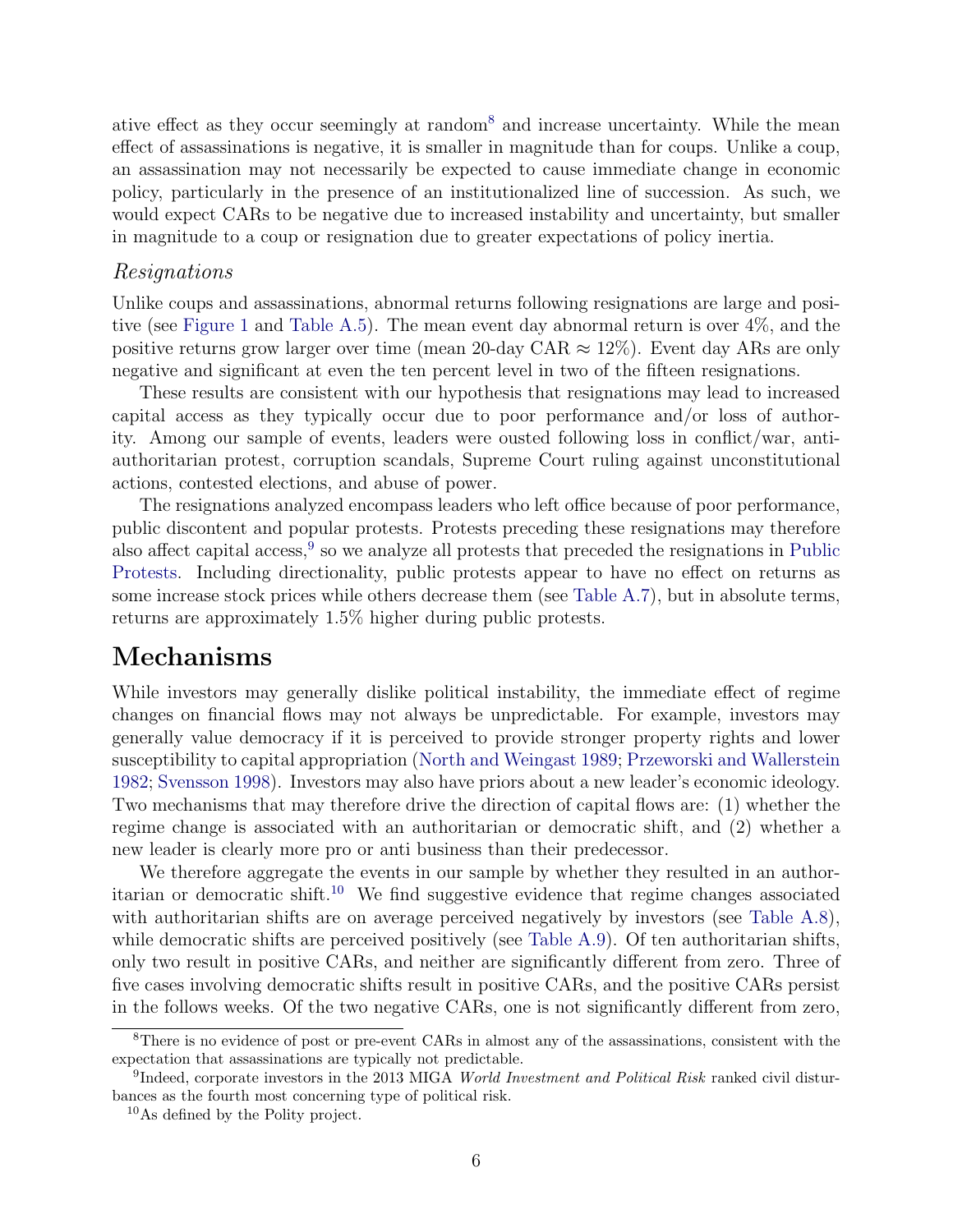and the other is associated with a forced market closure that lasted 17 days. While this evidence is suggestive, it comports with previous research showing that political risk to markets declines with higher levels of democracy [\(Lehkonen and Heimonen](#page-11-5) [2015\)](#page-11-5), and that markets tend to react favorably to opposition victories in weak democracies [\(Pantzalis, Stangeland](#page-11-14) [and Turtle](#page-11-14) [2000\)](#page-11-14).

A similar analysis is not possible for pro and anti business shifts, as examples of clear shifts in leader economic ideology do not exist in our sample.<sup>[11](#page-7-0)</sup> We therefore look outside our sample and examine a (failed) pro-business coup followed by the reinstatement of a socialist leader: the 2002 failed coup against Hugo Chavez in Venezuela. This provides a natural test of the effects of both pro and anti business regime changes separately from simple uncertainty because investors reacted to a regime change twice: first, when Chavez was ousted, and second, when he was reinstated.

<span id="page-7-1"></span>

Figure 2: Abnormal returns surrounding the 2002 Venezuelan coup attempt

[Figure 2](#page-7-1) shows CARs and 95% confidence intervals for the 20 days surrounding the event. The abnormal return on the first trading day investors could react to the coup was  $+10\%$ . When Chavez was reinstated, the abnormal return was -8%. The 0% 10-day CAR preceding the coup implies that investors were completely unaware of the coup plot, increasing our confidence that the abnormal returns capture the true effect of the regime changes. This failed coup demonstrates a large influx of capital in response to the attempted overthrow of a socialist leader, and equally large capital flight following his reinstatement. The large

<span id="page-7-0"></span><sup>&</sup>lt;sup>11</sup>Based on matching our cases with codings from the The Ideology of Heads of Government (HOG) database, as well as surveys of news reports on the day of each event. In all cases, no clear economic ideological shift can be identified.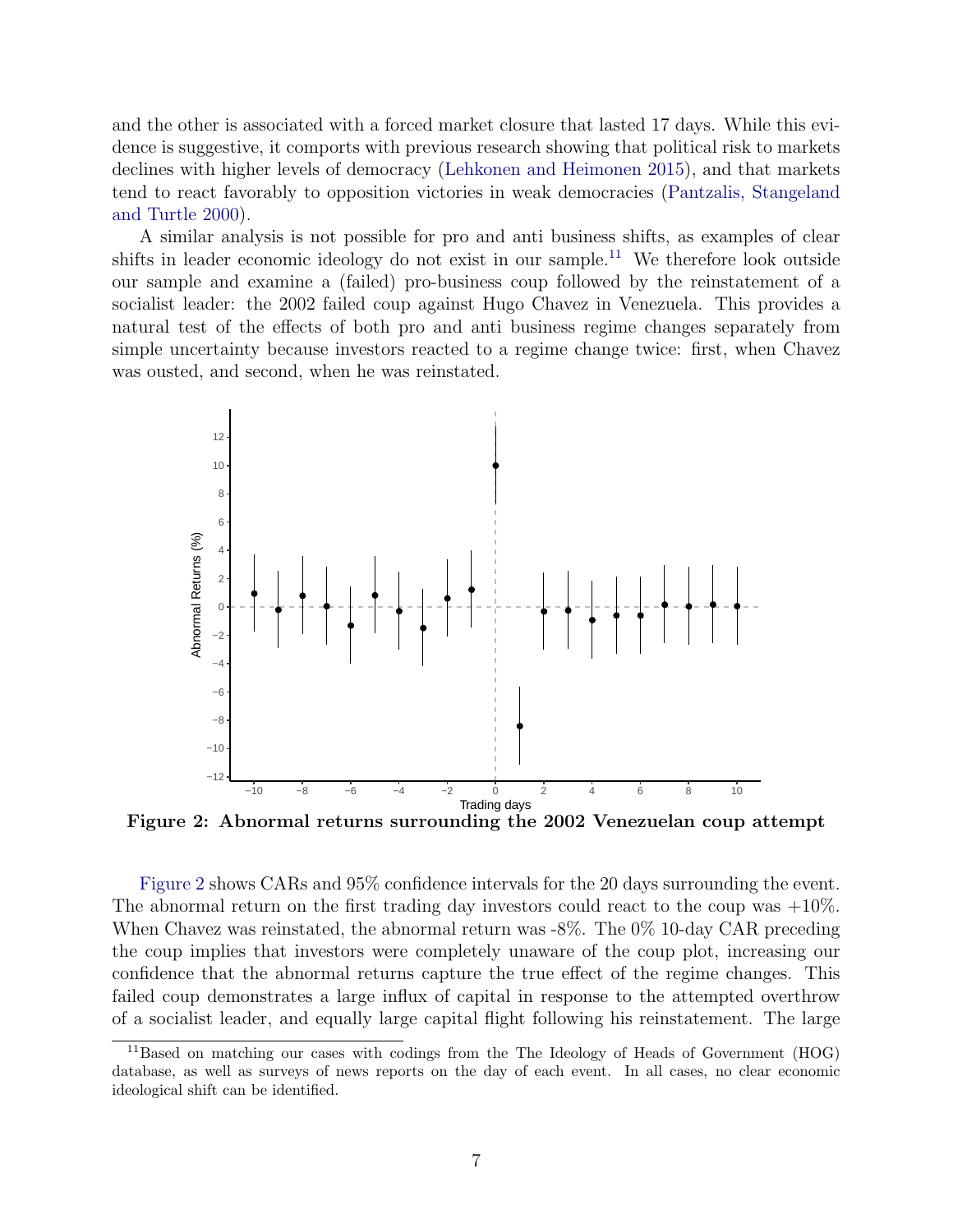magnitudes and precision of these effects suggest that investors value transition to a probusiness government regime, regardless of how the regime change is achieved.

### Robustness

Potential concerns with the results in the [Coups,](#page-3-1) [Assassinations,](#page-5-0) and [Resignations](#page-5-0) sections are that: (1) the ARs could be driven by factors unrelated to the regime changes, (2) the effects of regime changes may be underestimated if investors had apriori information, and (3) confidence intervals based on normally distributed ARs may be inappropriate.

We explore these concerns in two ways. First, we reestimate mean CARs on a set of time-shifted placebo dates, with means computed across all events for each type of regime change. We should not observe significant CARs when performing an identical test on dates where no event occurred. This would call the research design and modeling assumptions into question, and raise concerns that the abnormal returns were caused by factors other than the regime changes. The results reinforce the main results: the ARs on the actual event date capture most of effect of the regime change, although effects can sometimes persist in the short event window following the event date. For a detailed descriptions of this analysis and results, see [Robustness details.](#page-24-1)

Second, we create a synthetic control portfolio for each event. Each country is given a weight which represents its influence in the synthetic control portfolio. The weight is chosen so that the daily returns and the variance of the daily returns of the control portfolio and the event country are most similar in the estimation window. The set of possible countries in the control portfolio consists of all countries listed in [Table A.1.](#page-12-0)

Third, non-parametric statistical techniques (sign and rank tests) free from distributional assumptions address concerns about inferences from small sample sizes. [Table 1](#page-8-0) compares event day ARs and the absolute value of all combined returns (since some events increase returns while others decrease them) to the synthetic control portfolio using the non-parametric methods discussed above. The synthetic control and small sample tests suggest that the main results are not a result of deviations from normality or confounding world events (see [Robustness details](#page-24-1) for a full discussion).

<span id="page-8-0"></span>

|                      |             | Regime Change Country |         | Synthetic Control Portfolio | Wilcoxon |           |           |
|----------------------|-------------|-----------------------|---------|-----------------------------|----------|-----------|-----------|
|                      | Mean        | Rank                  | Sign    | Mean                        | Rank     | Sign      | Rank Test |
| Event Type           | CAR $(0,0)$ | p-value               | p-value | CAR $(0,0)$                 | p-value  | p-value   | p-Value   |
| Coups                | $-2.137$    | 0.006                 | 0.022   | 0.024                       | 0.702    | $1.000\,$ | 0.002     |
| Assassinations       | $-2.098$    | 0.001                 | 0.070   | $-0.125$                    | 0.255    | 0.453     | 0.078     |
| Resignations         | 4.059       | 0.010                 | 0.118   | 0.366                       | 0.778    | 0.607     | 0.048     |
| All (Absolute Value) | 2.410       | $0.002\,$             | 0.033   | $-0.079$                    | 0.879    | 0.955     | 0.000     |

Table 1: Non-parametric tests of the impact of regime changes

Notes: Estimates for assassinations do not include the assassination of U.S. president William McKinley in 1901 because no control portfolios are available.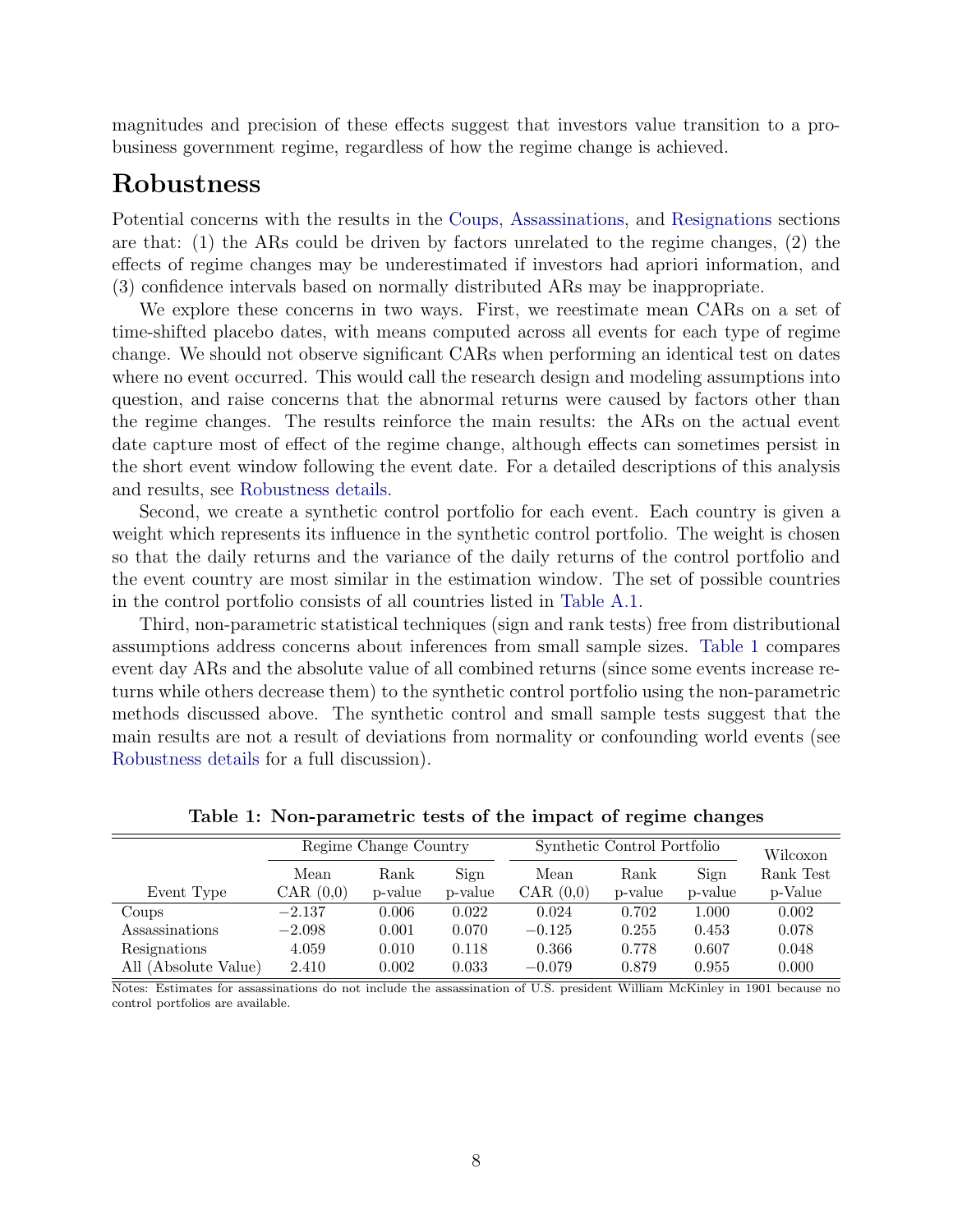### Conclusion

Conventional theory suggests political instability causes capital flight. We show that this is not always the case. Unexpected changes in ruler virtually always increase volatility, but when political instability is broken down into types, evidence emerges that some types of instability increase capital access while other types lead to capital flight.

We examine changes in stock market returns surrounding politically unstable domestic events to show that resignations increase capital access on average, but assassinations and coups usually cause capital flight. We also find evidence that capital markets tend to prefer democratic regime changes to authoritarian shifts, but that even democratically subversive coups can boost capital access if the instigators are clearly pro-business.

There are a number of avenues for future research. First, more research is needed to identify the pro and anti market characteristics of regime changes. Second, more work is needed to determine the extent to which financial market flows translate to broader economic development outcomes. It remains unclear whether the direction of the effects of different types of regime changes on outcomes such as economic growth, investment, debt, inflation, infant mortality, and years of schooling are consistent with their impact on financial flows, or if investor perceptions are at odds with certain development goals.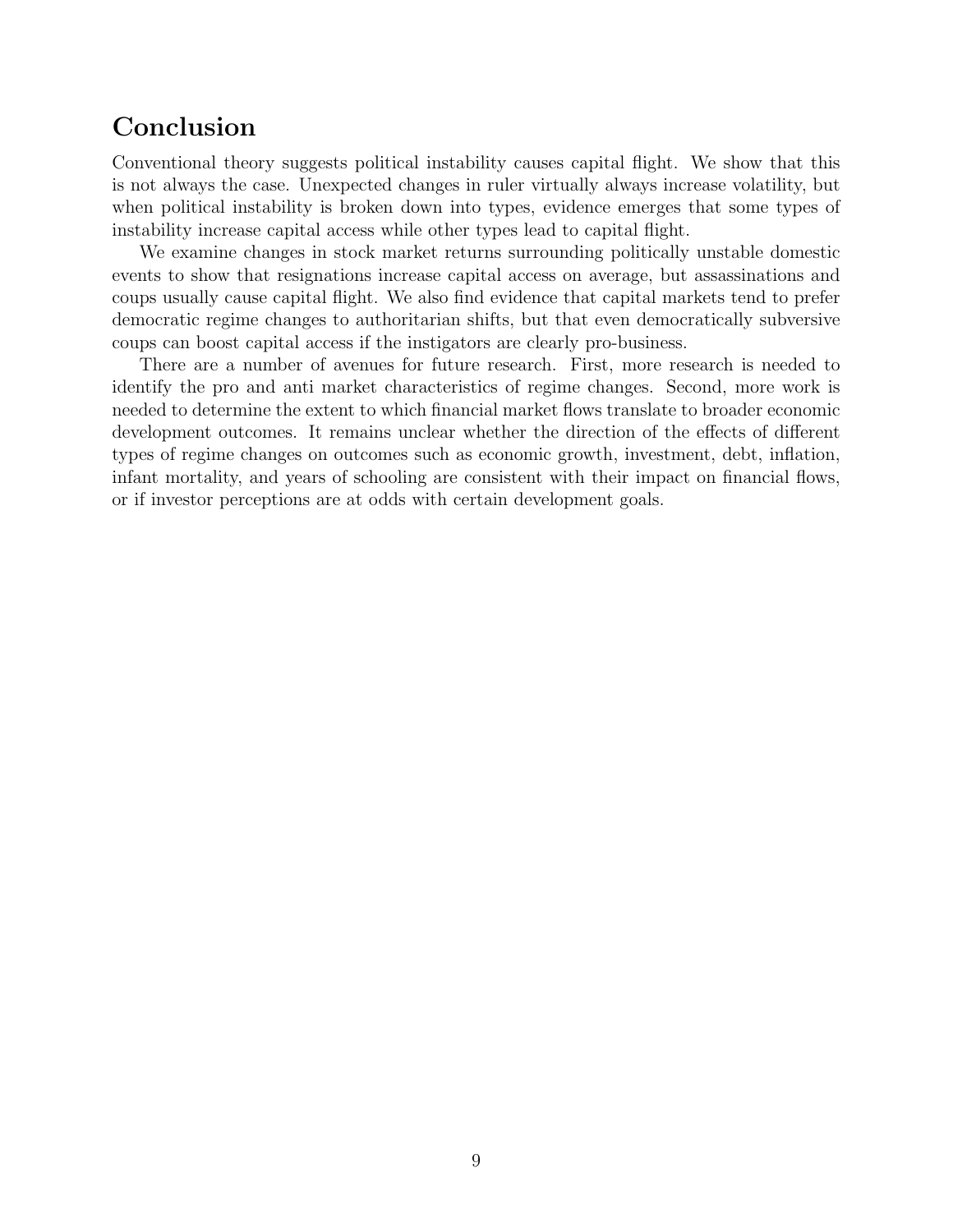### References

- <span id="page-10-18"></span>Abadie, Alberto, Alexis Diamond and Jens Hainmueller. 2010. "Synthetic control methods for comparative case studies: Estimating the effect of Californias tobacco control program." Journal of the American Statistical Association 105(490).
- <span id="page-10-19"></span>Abadie, Alberto and Javier Gardeazabal. 2003. "The economic costs of conflict: A case study of the Basque Country." American economic review pp. 113–132.
- <span id="page-10-0"></span>Aisen, Ari and Francisco José Veiga. 2013. "How does political instability affect economic growth?" European Journal of Political Economy 29:151–167.
- <span id="page-10-1"></span>Alesina, A. and R. Perotti. 1996. "Income distribution, political instability, and investment." European Economic Review 40(6):1203–1228.
- <span id="page-10-2"></span>Alesina, A., S. Ozler, N. Roubini and P. Swagel. 1996. "Political instability and economic ¨ growth." Journal of Economic Growth 1(2):189–211.
- <span id="page-10-3"></span>Baker, Scott R, Nicholas Bloom and Steven J Davis. 2016. "Measuring economic policy uncertainty." The Quarterly Journal of Economics 131(4):1593–1636.
- <span id="page-10-12"></span>Barro, Robert J. 1991. "Economic growth in a cross section of countries." The quarterly journal of economics 106(2):407–443.
- <span id="page-10-11"></span>Bialkowski, Jedrzej, Katrin Gottschalk and Tomasz Piotr Wisniewski. 2008. "Stock market volatility around national elections." Journal of Banking & Finance 32(9):1941–1953.
- <span id="page-10-9"></span>Boutchkova, Maria, Hitesh Doshi, Art Durnev and Alexander Molchanov. 2012. "Precarious politics and return volatility." The Review of Financial Studies 25(4):1111–1154.
- <span id="page-10-17"></span>Campbell, J.Y., A.W. Lo and A.C. MacKinlay. 1997. The econometrics of financial markets. Vol. 1 princeton University press Princeton, NJ.
- <span id="page-10-7"></span>Cohen, Benjamin H, Dietrich Domanski, Ingo Fender and Hyun Song Shin. 2017. "Global liquidity: a selective review." Annual Review of Economics 9:587-612.
- <span id="page-10-14"></span>Derpanopoulos, G., E. Frantz, B. Geddes and J. Wright. 2016. "Are coups good for democracy." Research and Politics pp. 1–7.
- <span id="page-10-4"></span>Fosu, Augustin Kwasi. 1992. "Political instability and economic growth: evidence from Sub-Saharan Africa." Economic Development and Cultural Change 40(4):829–841.
- <span id="page-10-15"></span>Girardi, Daniele and Samuel Bowles. 2018. "Institution shocks and economic outcomes: Allende's election, Pinochet's coup and the Santiago stock market." Journal of Development Economics 134:16–27.
- <span id="page-10-13"></span>Gupta, Dipak K. 1990. The economics of political violence: The effect of political instability on economic growth. Praeger.
- <span id="page-10-10"></span>Irshad, Hira. 2017. "Relationship among political instability, stock market returns and stock market volatility." *Studies in business and economics* 12(2):70–99.
- <span id="page-10-6"></span>Jensen, Nathan M and Scott Schmith. 2005. "Market Responses to Politics The Rise of Lula and the Decline of the Brazilian Stock Market." Comparative Political Studies 38(10):1245–1270.
- <span id="page-10-16"></span>Jones, B.F. and B.A. Olken. 2009. "Hit or miss? The effect of assassinations on institutions and war." American Economic Journal: Macroeconomics pp. 55–87.
- <span id="page-10-5"></span>Jong-A-Pin, Richard. 2009. "On the measurement of political instability and its impact on economic growth." European Journal of Political Economy 25(1):15–29.
- <span id="page-10-8"></span>Koepke, Robin. 2019. "What drives capital flows to emerging markets? A survey of the empirical literature." *Journal of Economic Surveys* 33(2):516–540.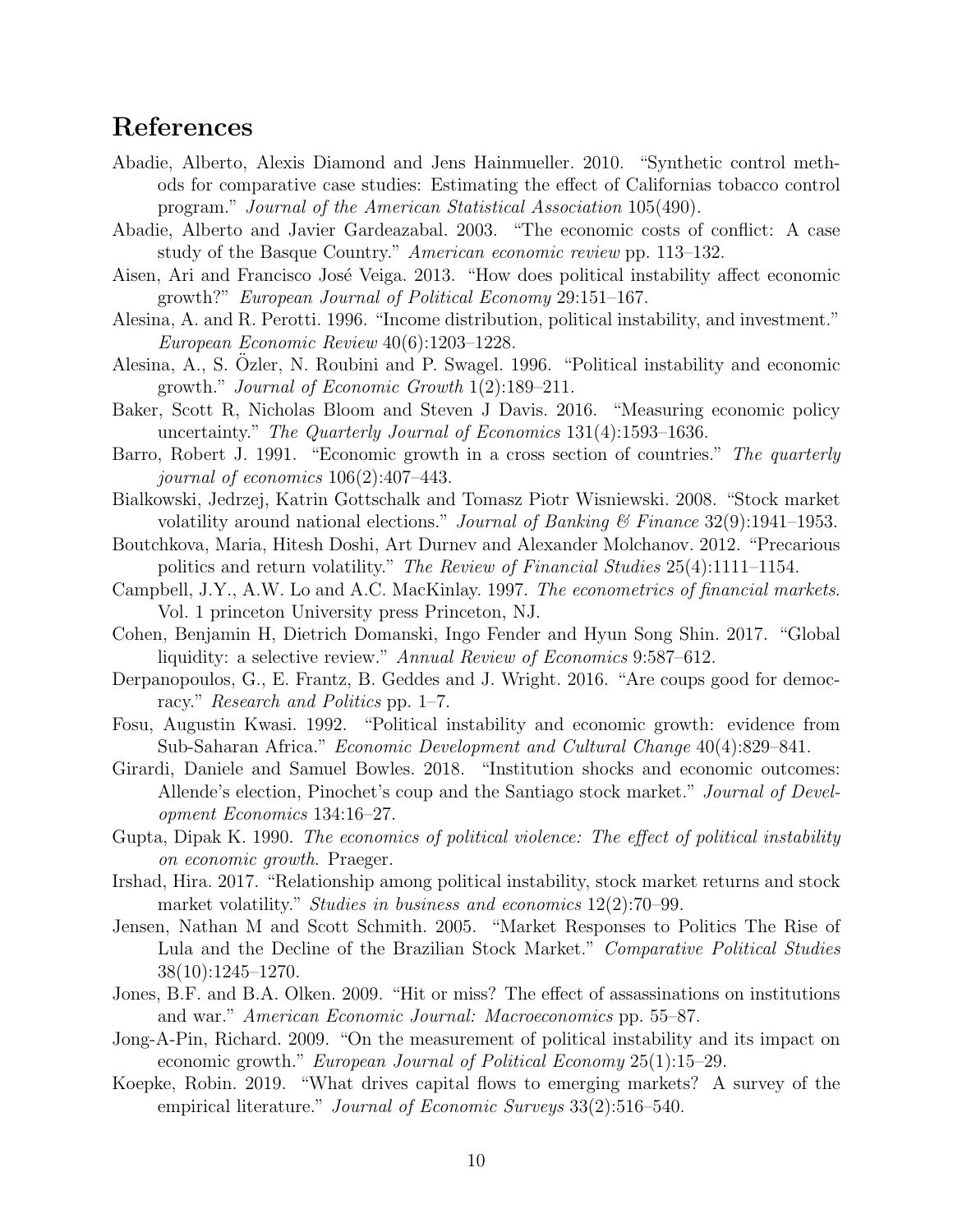- <span id="page-11-4"></span>Le, Quan Vu and Paul J Zak. 2006. "Political risk and capital flight." Journal of International Money and Finance 25(2):308–329.
- <span id="page-11-1"></span>Leblang, David and Bumba Mukherjee. 2005. "Government partisanship, elections, and the stock market: examining American and British stock returns, 1930–2000." American Journal of Political Science 49(4):780–802.
- <span id="page-11-5"></span>Lehkonen, Heikki and Kari Heimonen. 2015. "Democracy, political risks and stock market performance." Journal of International Money and Finance 59:77–99.
- <span id="page-11-6"></span>Lensink, Robert, Niels Hermes and Victor Murinde. 2000. "Capital flight and political risk." Journal of international Money and Finance 19(1):73–92.
- <span id="page-11-2"></span>Liu, Li and Tao Zhang. 2015. "Economic policy uncertainty and stock market volatility." Finance Research Letters 15:99–105.
- <span id="page-11-7"></span>Londregan, J.B. and K.T. Poole. 1990. "Poverty, the coup trap, and the seizure of executive power." World Politics 42(02):151–183.
- <span id="page-11-16"></span>MacKinlay, A.C. 1997. "Event studies in economics and finance." Journal of economic literature 35(1):13–39.
- <span id="page-11-12"></span>Marinov, Nikolay and Hein Goemans. 2014. "Coups and democracy." British Journal of Political Science 44(4):799–825.
- <span id="page-11-13"></span>Meyersson, Erik. 2016. "Political man on horseback: coups and development." Stockholm Institute for Transition Economics (SITE) 5.
- <span id="page-11-15"></span>Needler, M.C. 1966. "Political development and military intervention in Latin America." The American Political Science Review 60(3):616–626.
- <span id="page-11-17"></span>North, Douglass C and Barry R Weingast. 1989. "Constitutions and commitment: the evolution of institutions governing public choice in seventeenth-century England." The journal of economic history 49(4):803–832.
- <span id="page-11-3"></span>Obstfeld, Maurice. 2012. "Financial flows, financial crises, and global imbalances." Journal of International Money and Finance 31(3):469–480.
- <span id="page-11-14"></span>Pantzalis, Christos, David A Stangeland and Harry J Turtle. 2000. "Political elections and the resolution of uncertainty: the international evidence." Journal of banking  $\mathcal{C}$  finance 24(10):1575–1604.
- <span id="page-11-9"></span>Powell, Jonathan M and Clayton L Thyne. 2011. "Global instances of coups from 1950 to 2010: A new dataset." Journal of Peace Research 48(2):249–259.
- <span id="page-11-18"></span>Przeworski, Adam and Michael Wallerstein. 1982. "The structure of class conflict in democratic capitalist societies." American Political Science Review 76(2):215–238.
- <span id="page-11-0"></span>Roe, M.J. and J.I. Siegel. 2011. "Political instability: Effects on financial development, roots in the severity of economic inequality." Journal of Comparative Economics .
- <span id="page-11-19"></span>Svensson, J. 1998. "Investment, property rights and political instability: Theory and evidence." European Economic Review 42(7):1317–1341.
- <span id="page-11-10"></span>Thyne, Clayton L and Jonathan M Powell. 2016. "Coup d? $\acute{e}$ tat or Coup d'Autocracy? How Coups Impact Democratization, 1950–2008." Foreign Policy Analysis 12(2):192–213.
- <span id="page-11-11"></span>Varol, Ozan O. 2011. "The democratic coup d? $\acute{e}$ tat." *Harvard Journal of International Law*

.

<span id="page-11-8"></span>Venieris, Yiannis P and Dipak K Gupta. 1986. "Income distribution and sociopolitical instability as determinants of savings: a cross-sectional model." Journal of Political Economy 94(4):873–883.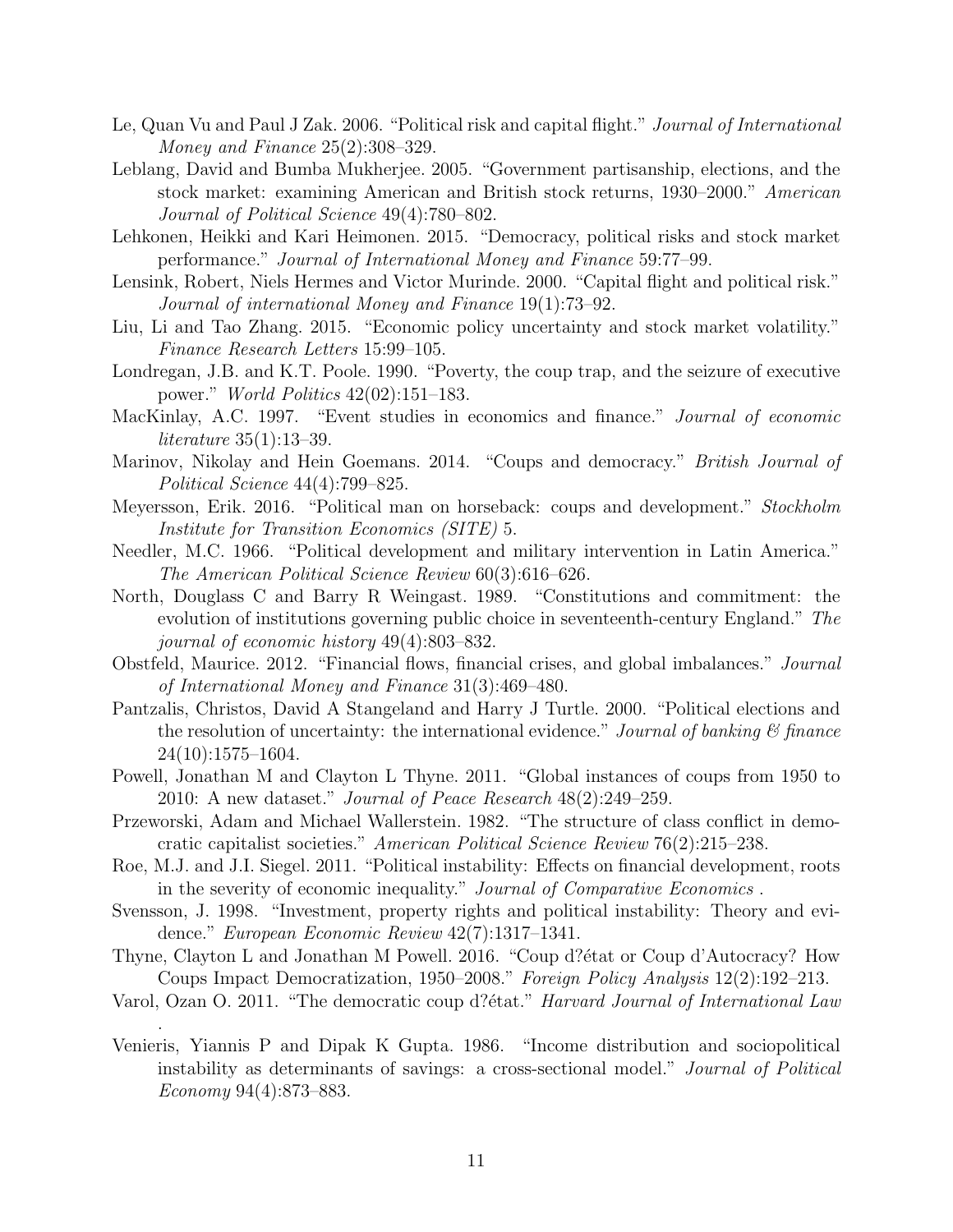# A Appendix

<span id="page-12-0"></span>Data

| Date                   | Country                                       | Begin Date            | Start Date |
|------------------------|-----------------------------------------------|-----------------------|------------|
| Argentina              | Beunos Aires SE General Index                 | $Dec-66$              | $Jan-17$   |
| Australia              | Australia ASX All Ordinaries                  | $Jan-58$              | $Jan-17$   |
| Bangladesh             | Dhaka SE Index                                | $Jan-90$              | $Jan-17$   |
| Canada                 | Canada S&P/TSX 300 Composite                  | $Jan-76$              | $Jan-17$   |
| Chile                  | Santiago IGBC General Index                   | $Jan-75$              | $Jan-17$   |
| Colombia               | Colombia IGBC General Index                   | $Jan-92$              | $Jan-17$   |
| Ecuador                | Ecuador Bolsa de Valores de Guayaquil (BVG)   | $Jan-94$              | $Jan-17$   |
| Egypt                  | Cairo SE Index                                | $Dec-92$              | $Jan-17$   |
| <b>Emerging Market</b> | S&P/IFC Emerging Markets Investable Composite | $Jul-95$              | $Jan-17$   |
| Greece                 | Athens SE General Index                       | $Oct-88$              | $Jan-17$   |
| India                  | Bombday SE SENSEX                             | Apr- $79$             | $Jan-17$   |
| Indonesia              | Jakarta SE Composite Index                    | Apr-83                | $Jan-17$   |
| Iran                   | Tehran SE Price Index                         | $Jan-95$              | $Jan-17$   |
| Israel                 | Tel Aviv 100 Index                            | $May-87$              | $Jan-17$   |
| Japan                  | Tokyo SE Price Index (TOPIX)                  | $Jan-53$              | $Jan-17$   |
| Latin America          | Dow Jones Latin America Index                 | $Jan-92$              | $Jan-17$   |
| Lithuania              | Lithuania Lit-10 Index                        | $Jan-99$              | $May-05$   |
| Malaysia               | Malaysia KLSE Composite                       | $Jan-80$              | $Jan-17$   |
| Nepal                  | Nepal NEPSE Stock Index                       | $Jan-01$              | $Jan-17$   |
| Netherlands            | Netherlands All-Share Price Index             | $Jan-80$              | $Jan-17$   |
| Pakistan               | Karachi $\rm SE$ 100 $\rm Index$              | $Jan-89$              | $Jan-17$   |
| Paraguay               | Asuncion SE PDV General Index                 | $Oct-93$              | $Sep-08$   |
| Peru                   | Lima SE General Index                         | $Jan-82$              | $Jan-17$   |
| Philippines            | Manila SE Composite Index                     | $Jan-86$              | $Jan-17$   |
| Portugal               | Oporto PSI-20 Index                           | $Jan-86$              | $Jan-17$   |
| Singapore              | Singapore FTSE ST Index                       | $Jul-65$              | $Jan-17$   |
| South Korea            | Korea SE Stock Price Index                    | $Jan-62$              | $Jan-17$   |
| Southeast Asia         | Dow Jones Southeast Asia Index                | $Jan-92$              | $Jan-17$   |
| Spain                  | Madrid SE General Index                       | Aug- $71$             | $Jan-17$   |
| Sri Lanka              | Colombo SE All-Share Index                    | $Dec-84$              | $Jan-17$   |
| Sweden                 | Sweden OMX Affarsvarlden General Index        | $Jan-80$              | $Jan-17$   |
| Taiwan                 | Taiwan SE Capitalization Weighted Index       | ${\rm Jan\text{-}67}$ | $Jan-17$   |
| Thailand               | Thailand SET General Index                    | Apr- $75$             | $Jan-17$   |
| Tunisia                | Tunisia SE Index                              | $Dec-97$              | $Jan-17$   |
| Turkey                 | Instanbul IMKB 100 Price Index                | $Oct-87$              | $Jan-17$   |
| Ukraine                | Ukraine PFTS OTC Index                        | $Jan-98$              | $Jan-17$   |
| United Kingdom         | UK FTSE All-Share Index                       | $Nov-62$              | $Jan-17$   |
| United States          | Dow Jones Industrial Average                  | Feb-1885              | $Jan-17$   |
| Uruguay                | Bolsa de Valores de Montevideo Index          | $Jan-08$              | $Jul-16$   |
| Venezuela              | Dow Jones Venezuela Stock Index               | $Jan-92$              | $Jul-07$   |
| Venezuela              | Caracas SE General Index                      | $Jan-94$              | $Jan-17$   |
| World                  | MSCI World Price Index                        | $Jan-76$              | $Jan-17$   |
| Zambia                 | Lusaka SE Index                               | $Jan-02$              | Apr- $06$  |
| Zambia                 | Lusaka SE Index                               | $Jul-11$              | $Jan-17$   |

Table A.1: List of stock indices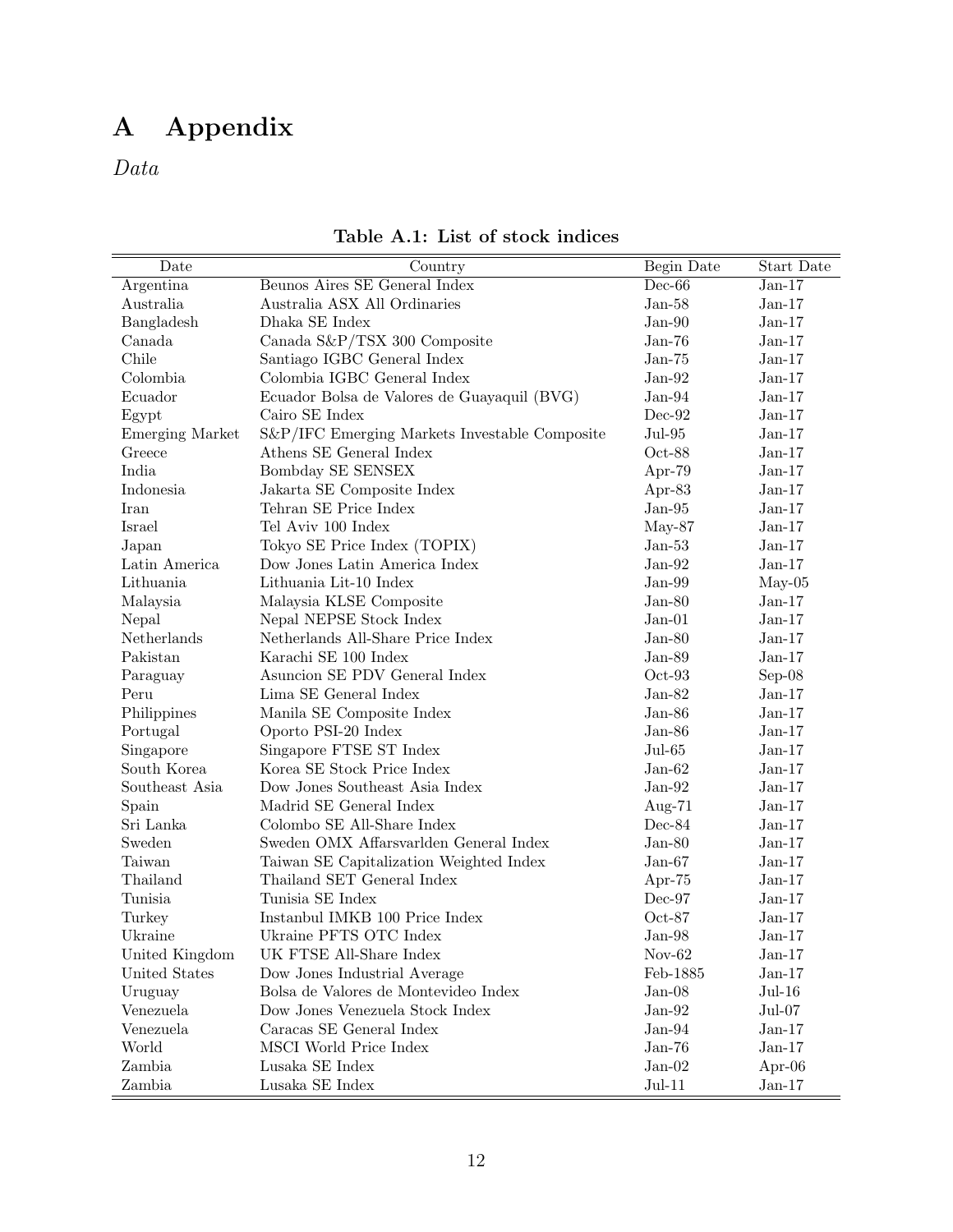<span id="page-13-0"></span>

| Date       | Country        | Political Outcome      |
|------------|----------------|------------------------|
|            | Coups          |                        |
| 06/30/1970 | Argentina      | Autocracy to autocracy |
| 03/22/1971 | Argentina      | Autocracy to autocracy |
| 03/24/1976 | Argentina      | Democracy to autocracy |
| 10/06/1976 | Thailand       | Anocracy to autocracy  |
| 10/20/1977 | Thailand       | Autocracy to anocracy  |
| 12/12/1979 | South Korea    | Autocracy to autocracy |
| 02/23/1991 | Thailand       | Anocracy to anocracy   |
| 04/05/1992 | Peru           | Democracy to anocracy  |
| 10/12/1999 | Pakistan       | Democracy to autocracy |
| 10/04/2002 | Nepal          | Democracy to autocracy |
| 09/19/2006 | Thailand       | Democracy to anocracy  |
| 01/11/2007 | Bangladesh     | Democracy to autocracy |
| 07/03/2013 | Egypt          | Anocracy to anocracy   |
| 05/22/2014 | Thailand       | Democracy to anocracy  |
|            | Failed coup    |                        |
| 04/11/2002 | Venezuela      | Democracy to democracy |
|            | Assassinations |                        |
| 09/06/1901 | United States  | Democracy to democracy |
| 11/22/1963 | United States  | Democracy to democracy |
| 10/26/1979 | South Korea    | Autocracy to autocracy |
| 10/31/1984 | India          | Democracy to democracy |
| 02/28/1986 | Sweden         | Democracy to democracy |
| 05/01/1993 | Sri Lanka      | Anocracy to anocracy   |
| 11/04/1995 | Israel         | Democracy to democracy |
| 06/01/2001 | Nepal          | Democracy to democracy |
|            | Resignations   |                        |
| 06/17/1982 | Argentina      | Autocracy to autocracy |
| 02/25/1986 | Philippines    | Autocracy to democracy |
| 12/06/1990 | Bangladesh     | Anocracy to anocracy   |
| 05/24/1992 | Thailand       | Anocracy to anocracy   |
| 04/18/1993 | Pakistan       | Democracy to democracy |
| 11/05/1996 | Pakistan       | Democracy to democracy |
| 06/30/1997 | Turkey         | Democracy to democracy |
| 05/21/1998 | Indonesia      | Autocracy to anocracy  |
| 01/20/2001 | Philippines    | Democracy to democracy |
| 12/20/2001 | Argentina      | Democracy to democracy |
| 04/06/2004 | Lithuania      | Democracy to democracy |
| 12/26/2004 | Ukraine        | Democracy to democracy |
| 04/20/2005 | Ecuador        | Democracy to democracy |
| 04/24/2006 | Nepal          | Autocracy to democracy |
| 01/14/2011 | Tunisia        | Anocracy to democracy  |
|            |                |                        |

Table A.2: Regime changes

Notes: The Polity score is used to classify political outcomes as follows: autocracy =  $-10 \leq$  score  $\leq -6$ , anocracy =  $-5 \leq$ score  $\leq 5$ , and democracy =  $6 \leq$  score  $\leq 10$ .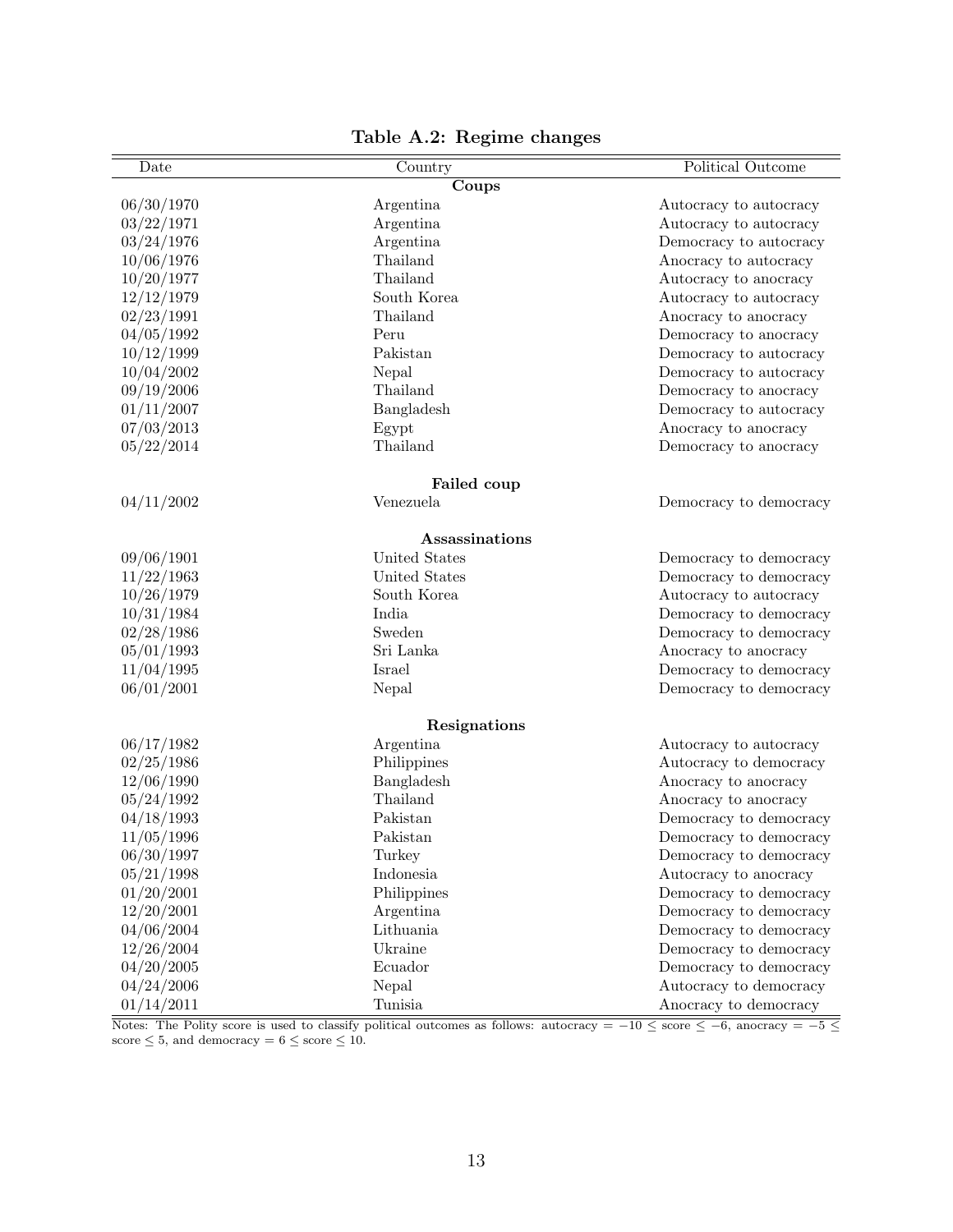<span id="page-14-0"></span>

Figure A.1: Absolute value of daily returns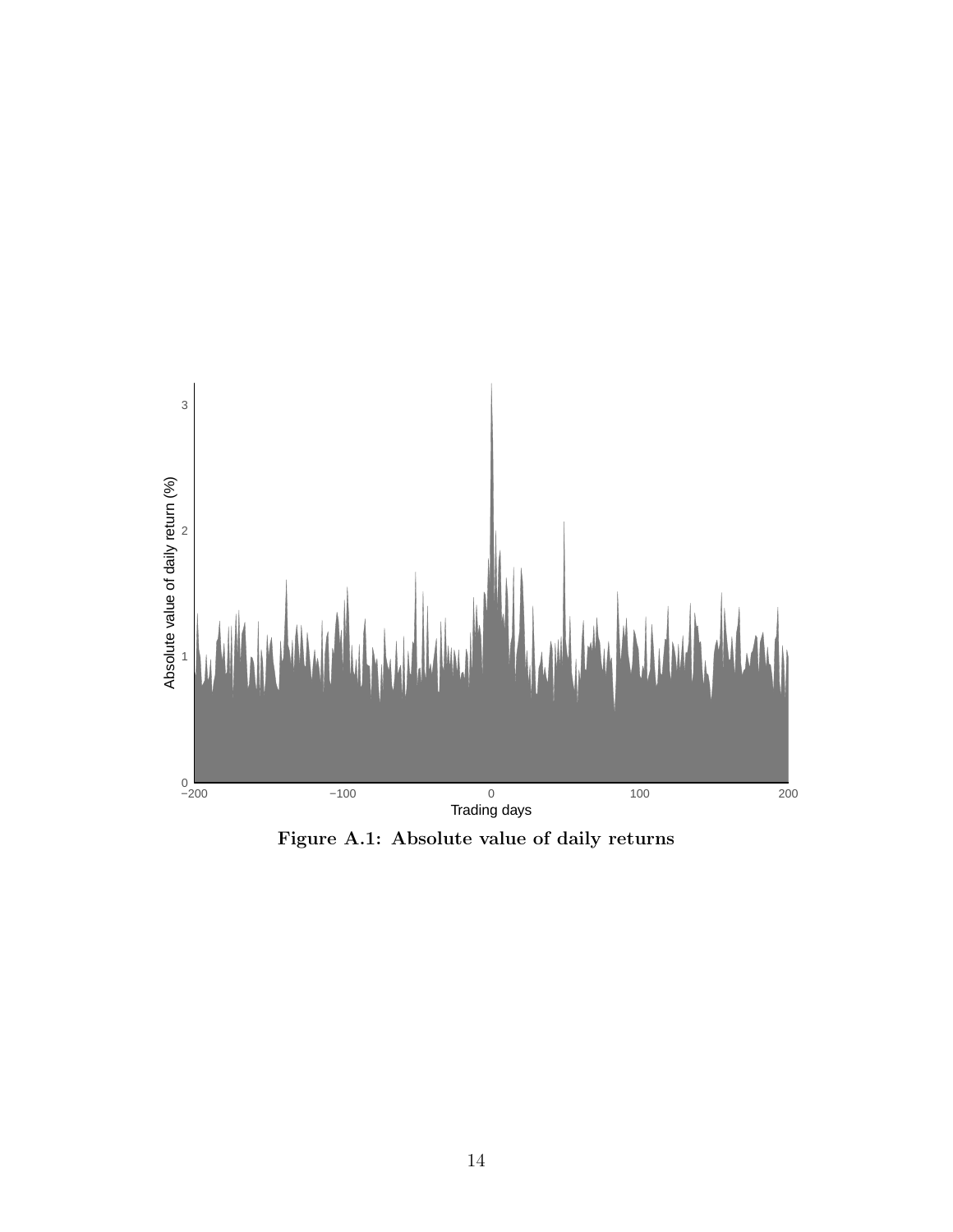### Synthetic control methods

Formally, let  $\mathbf{R}_k$  be the vector of returns for the event country in the estimation window,  $\mathbf{R}_{-k}$ be the vector of returns for all other countries in the estimation window,  $\mathbf{X}_1 = (\mathbf{R}_k, \text{Var}(\mathbf{R}_k)),$  $\mathbf{X}_0 = (\mathbf{R}_{-k}, \text{Var}(\mathbf{R}_{-k}))$ , and  $\mathbf{W}_{-k}$  be a  $((N-1) \times 1)$  vector of weights where N is the number of countries listed in [Table A.1.](#page-12-0) Then  $W^*$  is chosen to minimize  $(X_1 - X_0 W)'V(X_1 - X_0 W)$ subject to  $w_i \geq 0$   $(i = 1, 2, ..., N - 1)$  and  $\sum_{i=1}^{N-1} w_i = 1$ , and the vector **V** is chosen so that stock returns for the control portfolio during the estimation window are are close as possible to the event country.<sup>[12](#page-15-0)</sup>

<span id="page-15-0"></span><sup>12</sup>See [Abadie and Gardeazabal](#page-10-19) [\(2003\)](#page-10-19) for further details.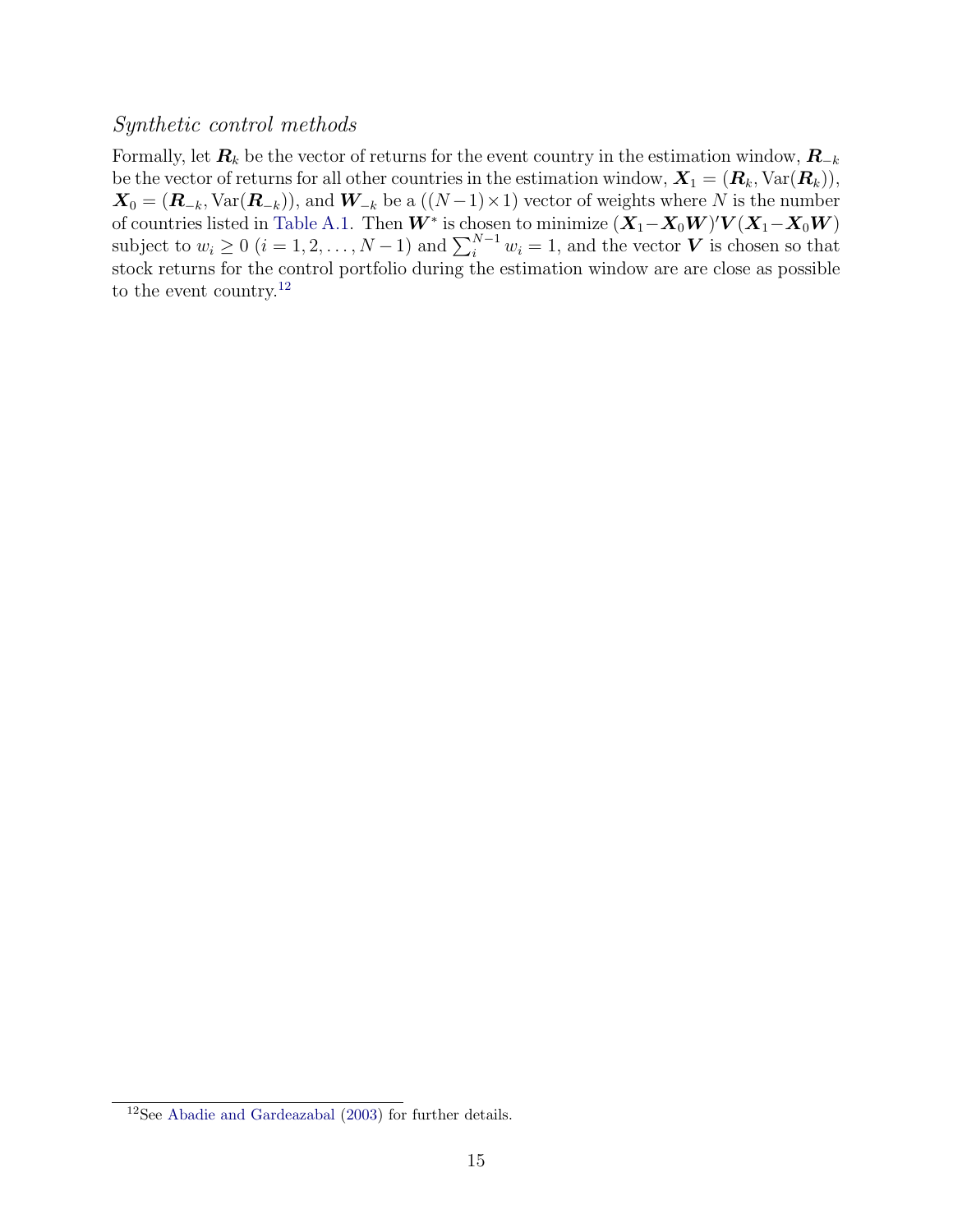Volatility

<span id="page-16-0"></span>

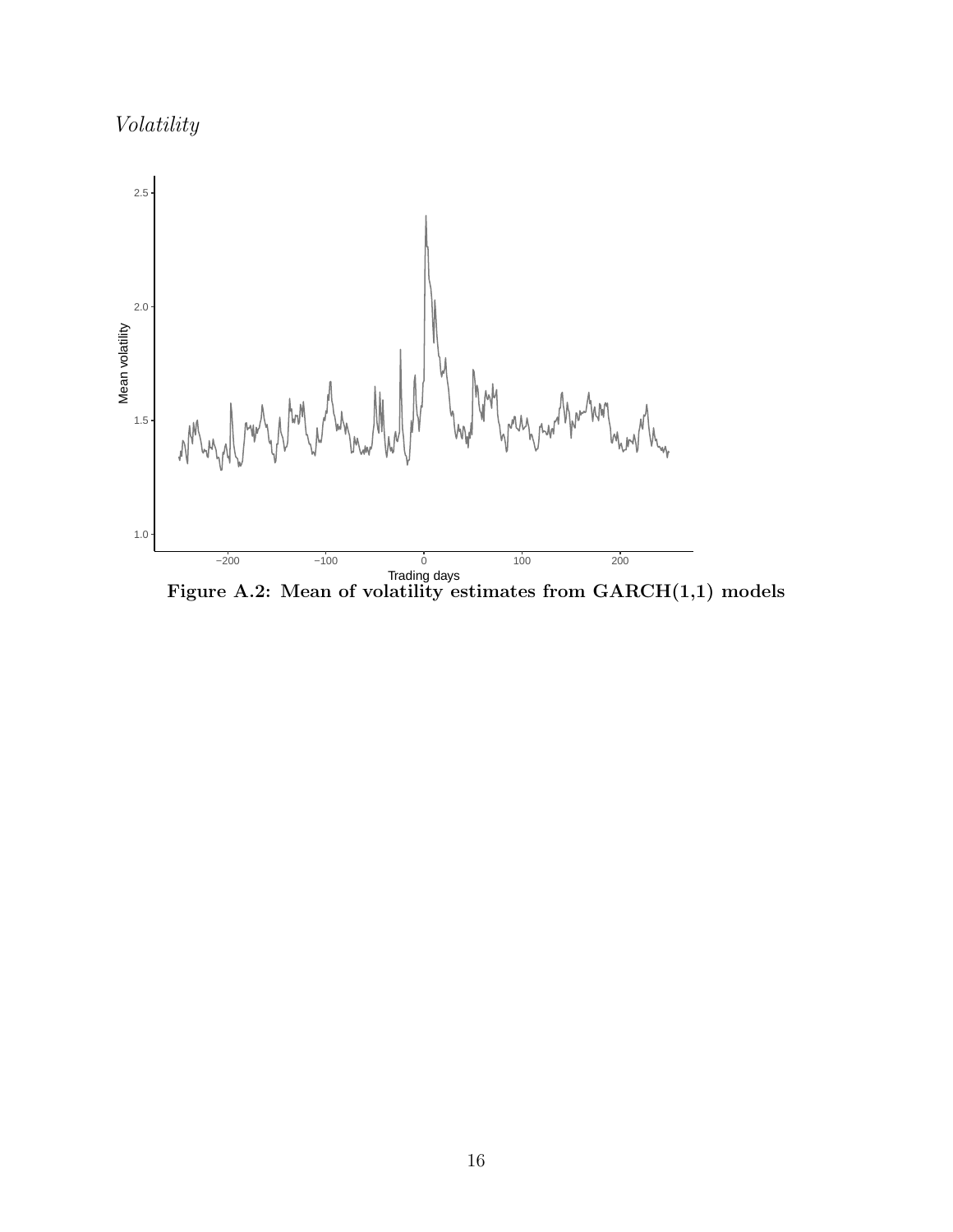#### Event-level estimates: coups

[Table A.3](#page-17-0) shows abnormal returns for national stock indices both preceding and following coup d'etat. [Table A.3](#page-17-0) contains all coups presented in [Table A.2,](#page-13-0) with the exception of the Argentinian coup of March 24, 1976 which is excluded from our analysis because the stock market remained closed for twelve days following the event.<sup>[13](#page-17-1)</sup>

 $(0, \tau - 1)$  denotes the  $\tau$ -day period beginning with the event day and  $(-1, \tau)$  denotes the negative  $\tau$ -day period beginning with the day prior to the event day. We present results for the sum of abnormal returns over the post-event windows of the event date only  $(0, 0)$ , the event date plus 6 days  $(0, 6)$  and 19 days  $(0, 19)$ , and the pre-event windows  $(-1, -7)$  and  $(-1, -20)$ .

<span id="page-17-0"></span>

|                          |            | Post-Event CAR |          |           |           | Pre-Event CAR |                    |  |
|--------------------------|------------|----------------|----------|-----------|-----------|---------------|--------------------|--|
| Country                  | Event Date | (0,0)          | (0,6)    | (0,19)    | $(-1,-7)$ | $(-1,-20)$    | Days to<br>rebound |  |
| Argentina                | 06/08/1970 | $-1.919$       | $-0.530$ | $-2.011$  | 0.247     | 4.728         | 204                |  |
|                          |            | (0.949)        | (2.510)  | (4.243)   | (2.510)   | (4.243)       |                    |  |
| Argentina                | 03/22/1971 | 0.925          | 14.294   | 24.218    | 0.131     | 0.274         |                    |  |
|                          |            | (1.216)        | (3.218)  | (5.439)   | (3.218)   | (5.439)       |                    |  |
| Bangladesh               | 01/11/2007 | $-0.320$       | 10.351   | 14.883    | $-0.896$  | 2.250         | $\overline{2}$     |  |
|                          |            | (1.166)        | (3.086)  | (5.217)   | (3.086)   | (5.217)       |                    |  |
| Egypt                    | 07/03/2013 | $-0.346$       | 5.169    | 7.144     | 6.776     | $-4.869$      | $\overline{2}$     |  |
|                          |            | (1.515)        | (4.009)  | (6.776)   | (4.009)   | (6.776)       |                    |  |
| Nepal                    | 10/04/2002 | 0.090          | 1.563    | 5.567     | $-1.014$  | $-0.493$      | $\overline{2}$     |  |
|                          |            | (1.206)        | (3.190)  | (5.392)   | (3.190)   | (5.392)       |                    |  |
| Pakistan                 | 10/14/1999 | $-7.737$       | $-9.431$ | $-7.130$  | 4.151     | 4.900         | 36                 |  |
|                          |            | (1.943)        | (5.141)  | (8.690)   | (5.141)   | (8.690)       |                    |  |
| Peru                     | 04/06/1992 | $-6.819$       | $-5.814$ | $-25.027$ | $-2.075$  | $-10.519$     | 5                  |  |
|                          |            | (2.210)        | (5.848)  | (9.885)   | (5.848)   | (9.885)       |                    |  |
| South Korea $12/12/1979$ |            | $-1.784$       | $-3.474$ | $-24.465$ | $-1.678$  | $-6.187$      | 418                |  |
|                          |            | (1.152)        | (3.047)  | (5.150)   | (3.047)   | (5.150)       |                    |  |
| Thailand                 | 10/06/1976 | $-0.541$       | 0.837    | 0.731     | 0.001     | 0.713         | 3                  |  |
|                          |            | (0.639)        | (1.691)  | (2.859)   | (1.691)   | (2.859)       |                    |  |
| Thailand                 | 10/20/1977 | $-0.951$       | 4.096    | 7.290     | 9.961     | 10.198        | $\overline{2}$     |  |
|                          |            | (1.232)        | (3.260)  | (5.510)   | (3.260)   | (5.510)       |                    |  |
| Thailand                 | 02/25/1991 | $-7.326$       | 2.860    | 14.162    | 6.326     | 26.262        | $\overline{7}$     |  |
|                          |            | (2.884)        | (7.631)  | (12.899)  | (7.631)   | (12.899)      |                    |  |
| Thailand                 | 09/19/2006 | $-0.481$       | $-2.640$ | 0.111     | 1.848     | 0.131         | 17                 |  |
|                          |            | (1.094)        | (2.894)  | (4.892)   | (2.894)   | (4.892)       |                    |  |
| Thailand                 | 05/23/2014 | $-0.571$       | 2.800    | 4.591     | 2.350     | $-0.424$      | 5                  |  |
|                          |            | (1.201)        | (3.177)  | (5.370)   | (3.177)   | (5.370)       |                    |  |
| Mean                     |            | $-2.137$       | 1.545    | 1.543     | 2.010     | 2.074         | $\overline{58}$    |  |
|                          |            | (0.424)        | (1.121)  | (1.896)   | (1.121)   | (1.896)       |                    |  |

Table A.3: Abnormal returns following coups

Notes: Standard errors are in parentheses. "Days to rebound" is the number of trading days following a negative stock return for the national stock index to return to pre-event level (it is calculated if the price decreases on the event day, not if the event day abnormal return is negative). Returns are inflation adjusted.

<span id="page-17-1"></span><sup>13</sup>Treating this twelve day period as a single day CARs results in a positive abnormal return of 58%, a fluctuation that seems qualitatively unreasonable.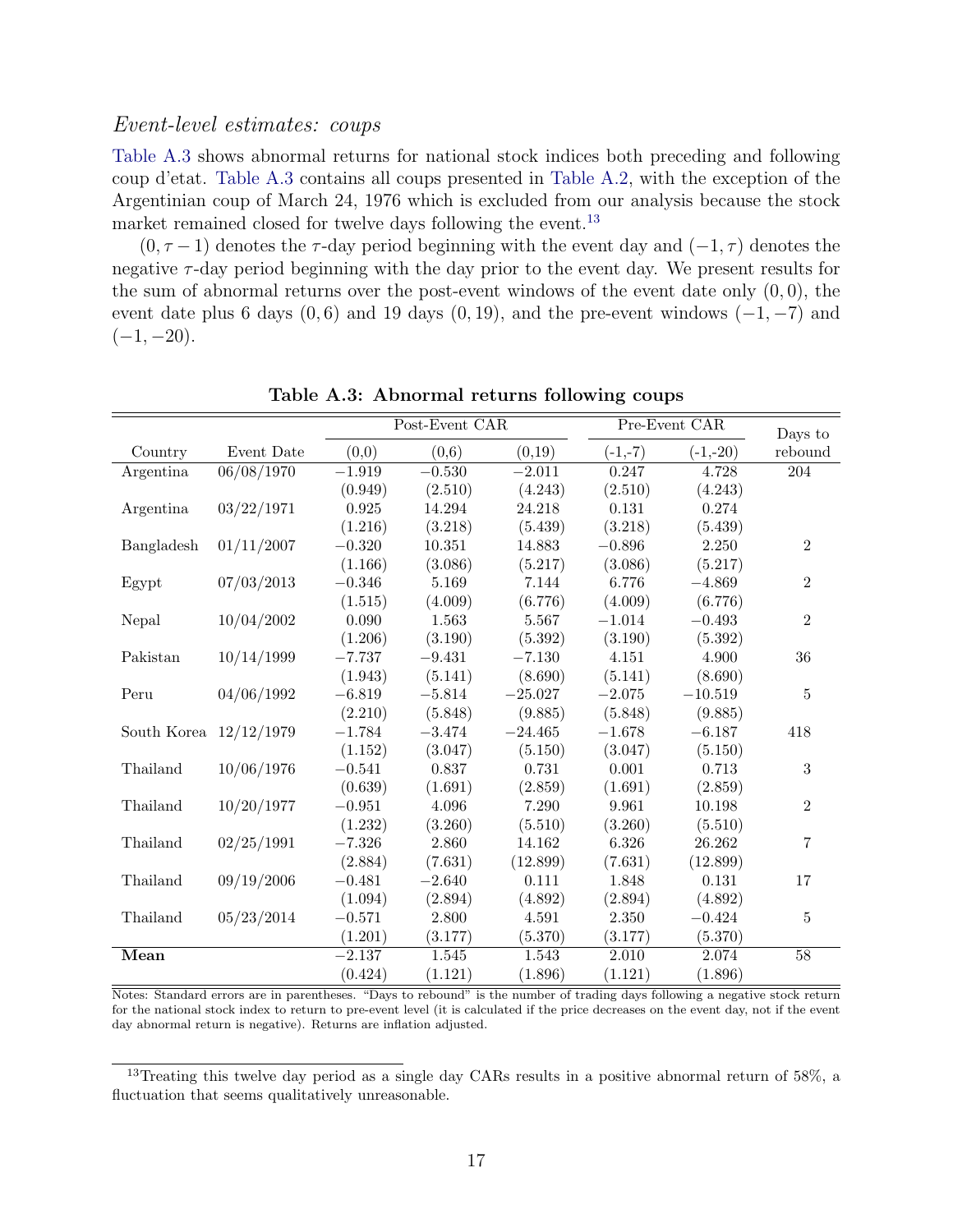|                            |            | Post-Event CAR |          |          | Pre-Event CAR |            | Days to        |
|----------------------------|------------|----------------|----------|----------|---------------|------------|----------------|
| Country                    | Event Date | (0,0)          | (0,6)    | (0,19)   | $(-1,-7)$     | $(-1,-20)$ | rebound        |
| India                      | 11/05/1984 | $-2.416$       | $-1.259$ | $-2.416$ | $-3.916$      | 1.344      | 5              |
|                            |            | (0.668)        | (1.767)  | (2.987)  | (1.767)       | (2.987)    |                |
| Israel                     | 11/05/1995 | $-3.460$       | $-3.177$ | 0.743    | $-0.857$      | $-10.316$  | 12             |
|                            |            | (1.473)        | (3.897)  | (6.587)  | (3.897)       | (6.587)    |                |
| Nepal                      | 06/12/2001 | $-0.513$       | 2.965    | 15.516   | 5.956         | 1.791      | 20             |
|                            |            | (3.513)        | (9.295)  | (15.711) | (9.295)       | (15.711)   |                |
| South Korea                | 10/26/1979 | $-0.364$       | $-9.376$ | 1.186    | 0.690         | $-0.368$   | 14             |
|                            |            | (1.058)        | (2.800)  | (4.734)  | (2.800)       | (4.734)    |                |
| Sri Lanka                  | 05/03/1993 | $-3.231$       | $-0.983$ | 3.515    | $-0.541$      | $-1.360$   | 7              |
|                            |            | (0.767)        | (2.030)  | (3.432)  | (2.030)       | (3.432)    |                |
| Sweden                     | 03/03/1986 | 0.698          | 5.038    | 10.908   | $-3.754$      | 0.955      |                |
|                            |            | (0.927)        | (2.452)  | (4.145)  | (2.452)       | (4.145)    |                |
| United States $09/07/1901$ |            | $-4.522$       | $-3.055$ | $-8.920$ | $-0.733$      | 3.456      | 963            |
|                            |            | (1.283)        | (3.394)  | (5.738)  | (3.394)       | (5.738)    |                |
| United States $11/22/1963$ |            | $-2.973$       | 2.451    | 2.267    | $-2.666$      | $-2.720$   | $\overline{2}$ |
|                            |            | (0.470)        | (1.242)  | (2.100)  | (1.242)       | (2.100)    |                |
| Mean                       |            | $-2.098$       | $-0.924$ | 2.850    | $-0.728$      | $-0.902$   | 146            |
|                            |            | (0.550)        | (1.456)  | (2.462)  | (1.456)       | (2.462)    |                |

Table A.4: Abnormal returns following assassinations

Notes: Standard errors are in parentheses. "Days to rebound" is the number of trading days following a negative stock return for the national stock index to return to pre-event level (it is calculated if the price decreases on the event day, not if the event day abnormal return is negative). Returns are inflation adjusted.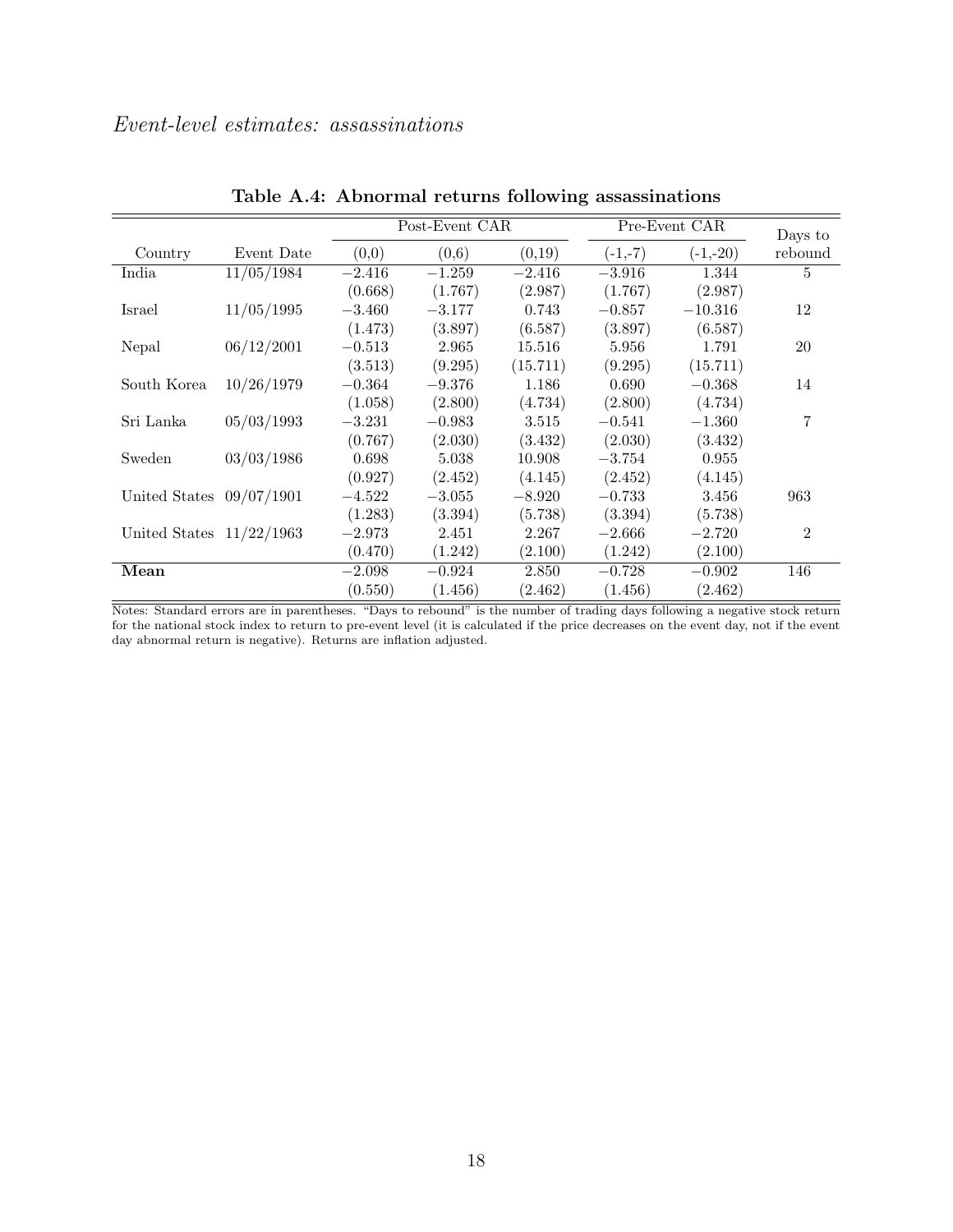<span id="page-19-1"></span><span id="page-19-0"></span>

|             |                         | Post-Event CAR |          |           |           | Pre-Event CAR |                    |  |
|-------------|-------------------------|----------------|----------|-----------|-----------|---------------|--------------------|--|
| Country     | Event Date              | (0,0)          | (0,6)    | (0,19)    | $(-1,-7)$ | $(-1,-20)$    | Days to<br>rebound |  |
| Argentina   | 06/18/1982              | 18.892         | 24.904   | 65.863    | $-2.819$  | 28.234        |                    |  |
|             |                         | (3.334)        | (8.822)  | (14.912)  | (8.822)   | (14.912)      |                    |  |
| Argentina   | 12/20/2001              | 14.015         | 48.103   | 62.191    | 14.656    | 36.165        |                    |  |
|             |                         | (1.976)        | (5.227)  | (8.836)   | (5.227)   | (8.836)       |                    |  |
|             | Bangladesh $12/07/1990$ | 0.323          | 1.002    | 2.171     | 1.880     | 3.654         |                    |  |
|             |                         | (0.871)        | (2.305)  | (3.896)   | (2.305)   | (3.896)       |                    |  |
| Ecuador     | 04/20/2005              | $-0.084$       | $-0.249$ | $-0.595$  | $-1.305$  | 0.710         |                    |  |
|             |                         | (0.945)        | (2.499)  | (4.225)   | (2.499)   | (4.225)       |                    |  |
| Indonesia   | 05/20/1998              | 2.817          | 4.296    | 4.543     | $-2.695$  | $-17.868$     |                    |  |
|             |                         | (3.392)        | (8.974)  | (15.168)  | (8.974)   | (15.168)      |                    |  |
| Lithuania   | 04/06/2004              | $-0.575$       | $-3.319$ | $-11.704$ | 2.182     | 5.426         | 159                |  |
|             |                         | (1.137)        | (3.007)  | (5.083)   | (3.007)   | (5.083)       |                    |  |
| Nepal       | 04/25/2006              | 1.915          | 8.132    | 9.937     | $-1.951$  | $-4.205$      |                    |  |
|             |                         | (0.665)        | (1.760)  | (2.975)   | (1.760)   | (2.975)       |                    |  |
| Pakistan    | 04/19/1993              | $-3.265$       | $-0.432$ | 2.771     | $-0.312$  | $-0.485$      | 15                 |  |
|             |                         | (1.108)        | (2.930)  | (4.953)   | (2.930)   | (4.953)       |                    |  |
| Pakistan    | 11/06/1996              | 5.084          | 1.229    | $-0.441$  | 4.182     | 7.597         |                    |  |
|             |                         | (1.416)        | (3.746)  | (6.331)   | (3.746)   | (6.331)       |                    |  |
| Philippines | 02/26/1986              | 12.938         | 21.473   | 23.086    | $-1.847$  | $-6.884$      |                    |  |
|             |                         | (0.477)        | (1.263)  | (2.134)   | (1.263)   | (2.134)       |                    |  |
| Philippines | 01/19/2001              | $1.150\,$      | 16.837   | 18.469    | $-5.382$  | 3.581         |                    |  |
|             |                         | (1.591)        | (4.209)  | (7.115)   | (4.209)   | (7.115)       |                    |  |
| Thailand    | 05/25/1992              | 3.248          | $-6.574$ | 3.789     | $-5.085$  | $-10.841$     |                    |  |
|             |                         | (1.433)        | (3.793)  | (6.411)   | (3.793)   | (6.411)       |                    |  |
| Tunisia     | 01/31/2011              | $-2.705$       | 2.982    | $-11.787$ | $-13.610$ | $-13.445$     | $\overline{5}$     |  |
|             |                         | (0.671)        | (1.776)  | (3.002)   | (1.776)   | (3.002)       |                    |  |
| Turkey      | 06/30/1997              | 2.010          | $-2.861$ | $-7.629$  | 12.876    | 4.532         |                    |  |
|             |                         | (3.015)        | (7.976)  | (13.481)  | (7.976)   | (13.481)      |                    |  |
| Ukraine     | 12/28/2004              | 5.118          | 12.837   | 18.445    | 4.170     | 32.085        |                    |  |
|             |                         | (2.797)        | (7.401)  | (12.511)  | (7.401)   | (12.511)      |                    |  |
| Mean        |                         | 4.059          | 8.557    | 11.941    | 0.329     | 4.550         | $59\,$             |  |
|             |                         | (0.496)        | (1.312)  | (2.217)   | (1.312)   | (2.217)       |                    |  |

Table A.5: Abnormal returns following resignations

Notes: Standard errors are in parentheses. "Days to rebound" is the number of trading days following a negative stock return for the national stock index to return to pre-event level (it is calculated if the price decreases on the event day, not if the event day abnormal return is negative). Returns are inflation adjusted.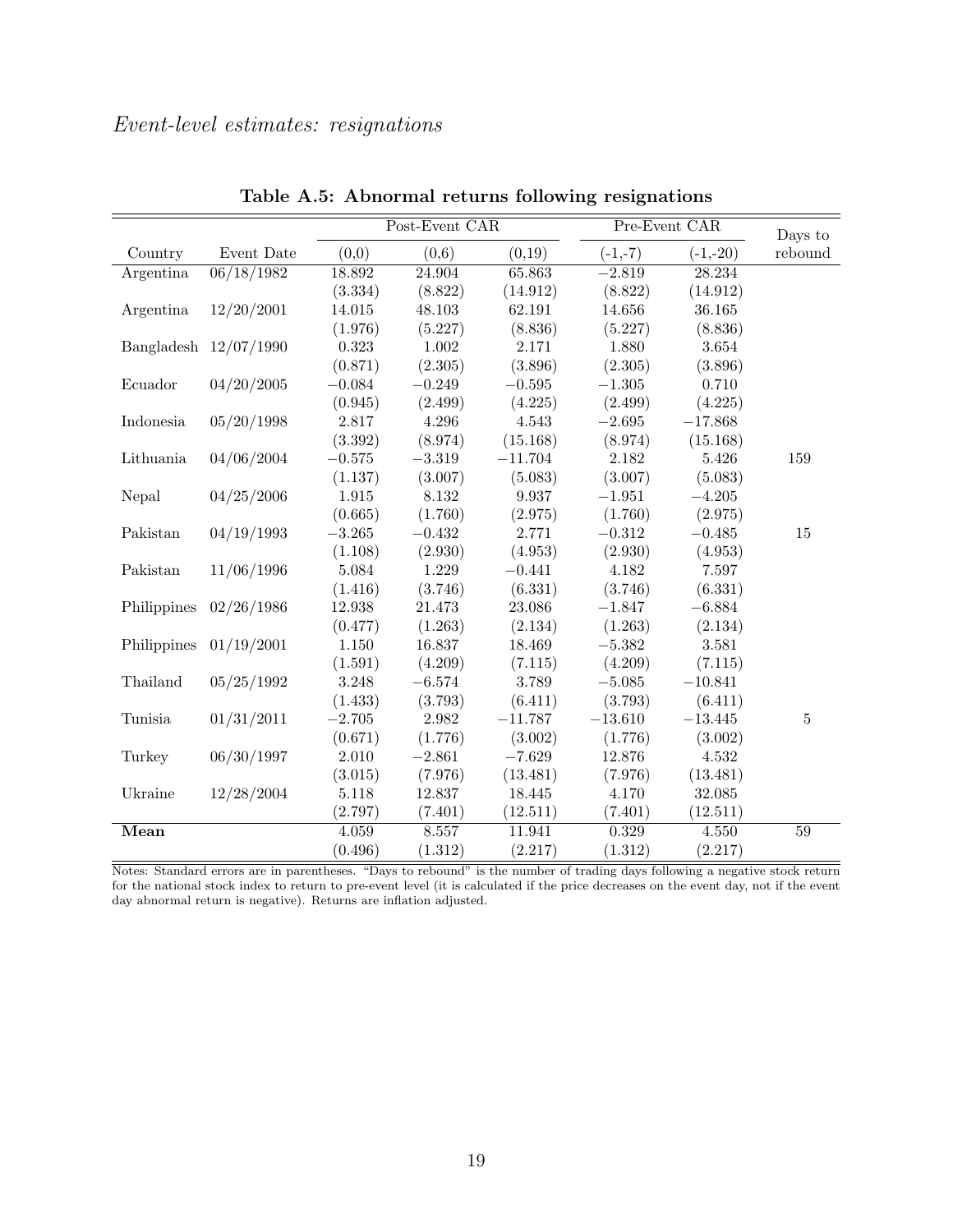#### Public Protests

The resignations studied in this paper are those in which leaders left office because of poor performance, public discontent and popular protests. It is therefore not unreasonable to expect the political actions preceding the resignations to have similarly large effects on financial markets.<sup>[14](#page-20-0)</sup> To examine this, we explore all resignations that were driven by significant popular demonstrations, riots, non-violent civil resistance and other forms of public discontent (see [Table A.6\)](#page-20-1).<sup>[15](#page-20-2)</sup>

<span id="page-20-1"></span>

| Country     | Name                         | Start Date | End Date   |
|-------------|------------------------------|------------|------------|
| Philippines | EDSA 1/Yellow Revolution     | 2/22/1986  | 2/25/1986  |
| Bangladesh  | Bangladeshi Spring of 1990   | 11/27/1990 | 12/7/1990  |
| Thailand    | Black May                    | 5/17/1992  | 5/20/1992  |
| Indonesia   | Indonesian Riots             | 5/12/1998  | 5/21/1998  |
| Philippines | EDSA II                      | 1/17/2001  | 1/20/2001  |
| Argentina   | Argentina Riots              | 12/16/2001 | 12/20/2001 |
| Ukraine     | Orange Revolution            | 11/22/2004 | 1/23/2005  |
| Ecuador     | Ecuadorian Protests          | 4/13/2005  | 4/20/2005  |
| Nepal       | Nepalese People's Revolution | 4/6/2006   | 4/24/2006  |
| Tunisia     | Tunisian Revolution          | 12/18/2010 | 1/14/2011  |
| Egypt       | Egyptian Revolution          | 1/25/2011  | 2/11/2001  |

Table A.6: List of public protests preceding resignations

A recent example of a popular uprising preceding a resignation is the 2011 Egyptian Revolution that resulted in the overthrow of President Hosni Mubarak's regime.[16](#page-20-3) Clashes between security forces and protestors led to the deaths of hundreds of citizens and injuries to thousands more. The uprising began on January 25, 2011 when millions of protestors demanded the overthrow of the Egyptian leadership. Examples of public discontent included demonstrations, marches, riots, non-violent civil disobedience, and labor strikes.

The short-term impact of the Egyptian Revolution on the economy was disastrous. As shown in [Figure A.3,](#page-21-0) abnormal returns on the Egyptian Stock Exchange Index (EGX 30) were around -7% on January 26th and -10% the day after. To prevent further decline during the uprising, the Egyptian Stock Exchange closed at the end of trading on January 27th. President Mubarak resigned on February 11, but the market remained closed until March 23, when CARs declined by another 9%, before rebounding slightly thereafter.

An important question is whether other popular uprisings have had similar adverse economic consequences. To examine this, we explore all resignations that were driven by significant public protests.[17](#page-20-4) Public protests include popular demonstrations, riots, non-violent

<span id="page-20-0"></span><sup>&</sup>lt;sup>14</sup>Indeed, corporate investors in the 2013 MIGA World Investment and Political Risk ranked civil disturbances as the fourth most concerning type of political risk.

<span id="page-20-2"></span><sup>&</sup>lt;sup>15</sup>The set of resignations includes all those listed in either the Coup d'etat Events Handbook or the Archigos Version 4.1 data set with available financial data. In practice, this is the 2011 Egyptian Revolution and the list of resignations in [Table A.5.](#page-19-0)

<span id="page-20-3"></span><sup>16</sup>Abnormal returns for this event are not shown in [Table A.5](#page-19-0) because the stock market was closed on the day of Mubarak's resignation.

<span id="page-20-4"></span><sup>&</sup>lt;sup>17</sup>The set of resignations includes all those listed in either the Coup d'etat Events Handbook or the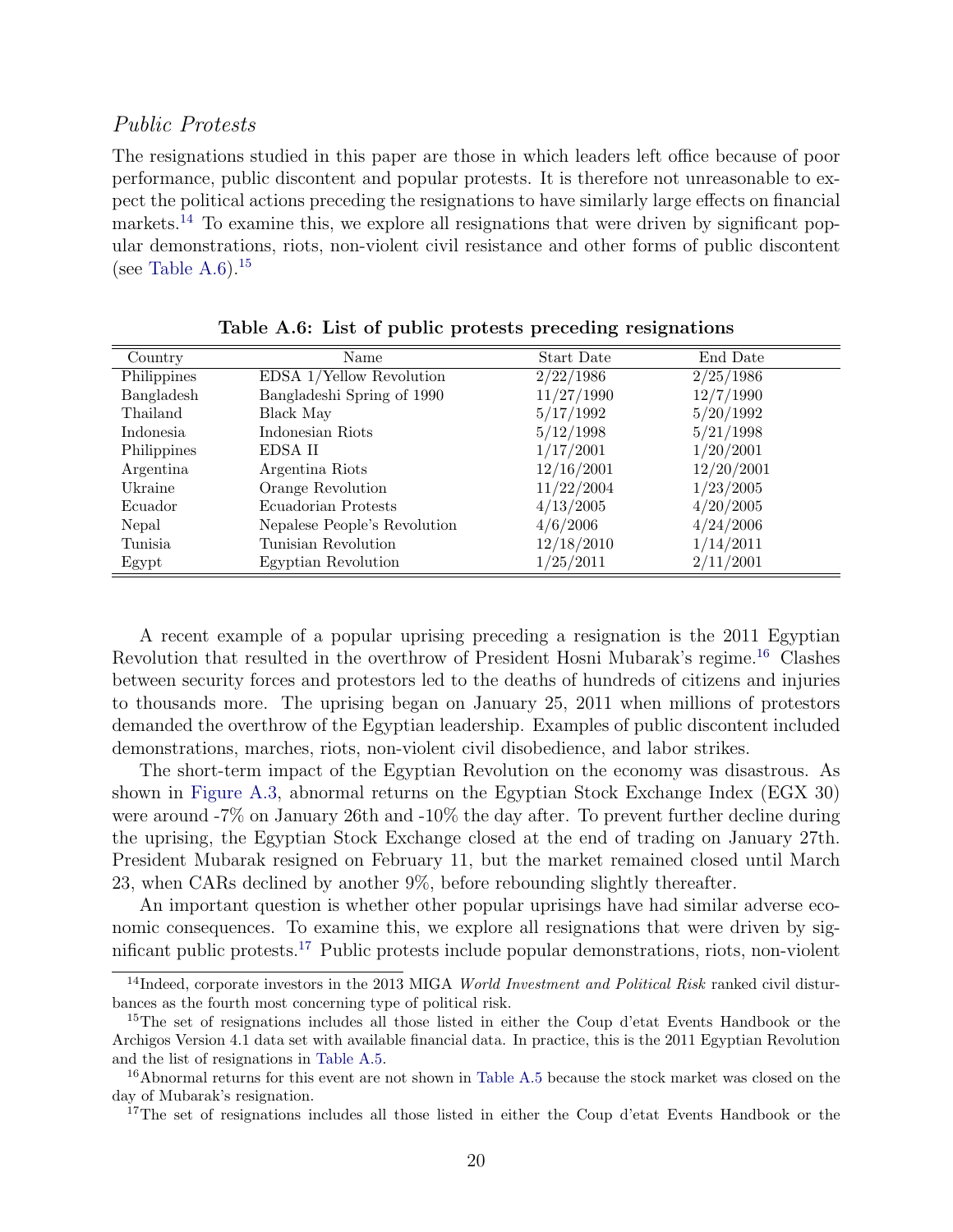<span id="page-21-0"></span>

Figure A.3: Cumulative abnormal returns during the Egyptian revolution

civil resistance and other forms of public discontent. We find that both volatility and the absolute value of returns increase during times of protest. Similarly to coups, however, the direction of returns is dependent upon the nature of the protest in question.

The start and end dates in [Table A.7](#page-22-0) are the dates that protests began and leader's resigned respectively. Resignations caused by popular uprisings were identified by examining the descriptions in the Coup d'etat Events Handbook and Archigos Version 4.1. Additional Lexis Nexis searches were used to verify these descriptions.

In [Table A.7,](#page-22-0) we examine whether public protests influence stock prices. The variable Protest is equal to 1 during the dates in which citizens participate in political activities demanding the resignation of the executive and 0 otherwise. Non-protest dates are the 250 days prior to the start dates and after the end dates listed in Table A.1.<sup>[18](#page-21-1)</sup>

Column (1) suggests that public protests have no effect on stock returns. However, this occurs because some political movements increase stock prices while others decrease them.

Archigos Version 4.1 data set with available financial data. In practice, this is the 2011 Egyptian Revolution and the list or resignations in [Table A.5.](#page-19-0)

<span id="page-21-1"></span><sup>&</sup>lt;sup>18</sup>The volatility estimates used as the dependent variable in column  $(4)$  are estimated on the 250 days prior to the start date, the protest dates, and the 250 days following the end date.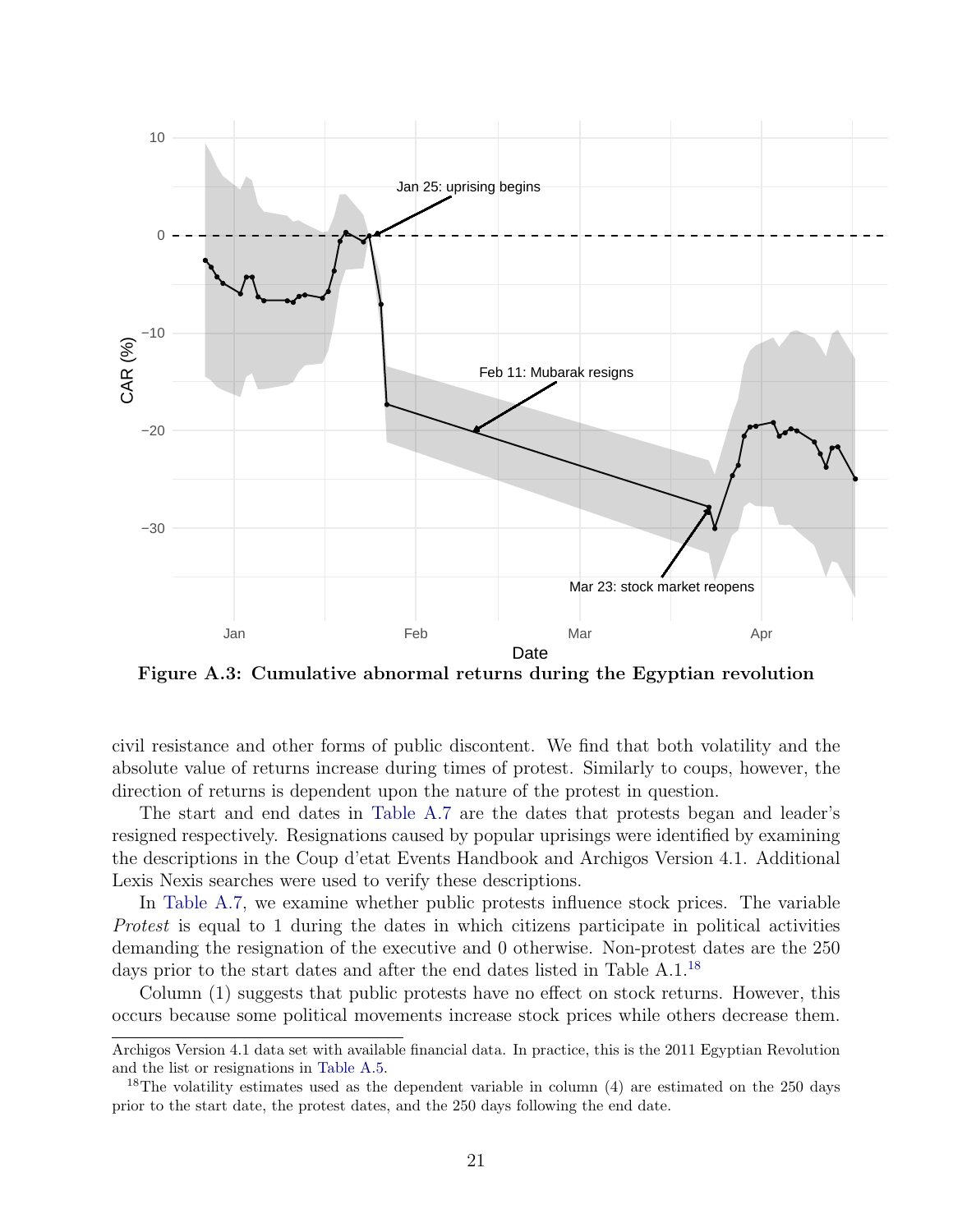As shown in column (2), the absolute value of stock returns are approximately 1.5% higher during public protests. These estimates would be biased if protest dates are correlated with higher world or regional stock market indices. To address this potential confounder, column (3) controls for returns on the S&P/IFC Emerging Markets Investable Composite Stock Index. The coefficient on Protest barely changes and the absolute value of returns are still about 1.5% higher during public protests. Finally, column (4) shows that stock volatility is approximately 1 percentage point higher during political movements.[19](#page-22-1)

We therefore find that both volatility and the absolute value of returns increase during times of protest. Similarly to coups, however, the direction of returns is dependent upon the nature of the protest in question.

<span id="page-22-0"></span>

|                       | Returns              | Absolute Value of Returns | Volatility |         |
|-----------------------|----------------------|---------------------------|------------|---------|
|                       | $\perp$              | (2)                       | 3)         | (4)     |
| Protest               | 0.261                | 1.485                     | 1.313      | 0.891   |
|                       | (0.700)              | (0.412)                   | (0.387)    | (0.346) |
| Emerging market index |                      |                           | 0.075      |         |
|                       |                      |                           | (0.058)    |         |
| Event fixed effect?   | $\operatorname{Yes}$ | Yes                       | Yes        | Yes     |
| Observations          | 3,537                | 3,537                     | 2,676      | 3,537   |
| Events                | 11                   | 11                        | 8          | 11      |

Table A.7: Effect of public protests on stock prices

Notes: Standard errors clustered by event are in parentheses.

<span id="page-22-1"></span><sup>19</sup>Volatility estimation methodology is described in detail in [Volatility.](#page-0-0)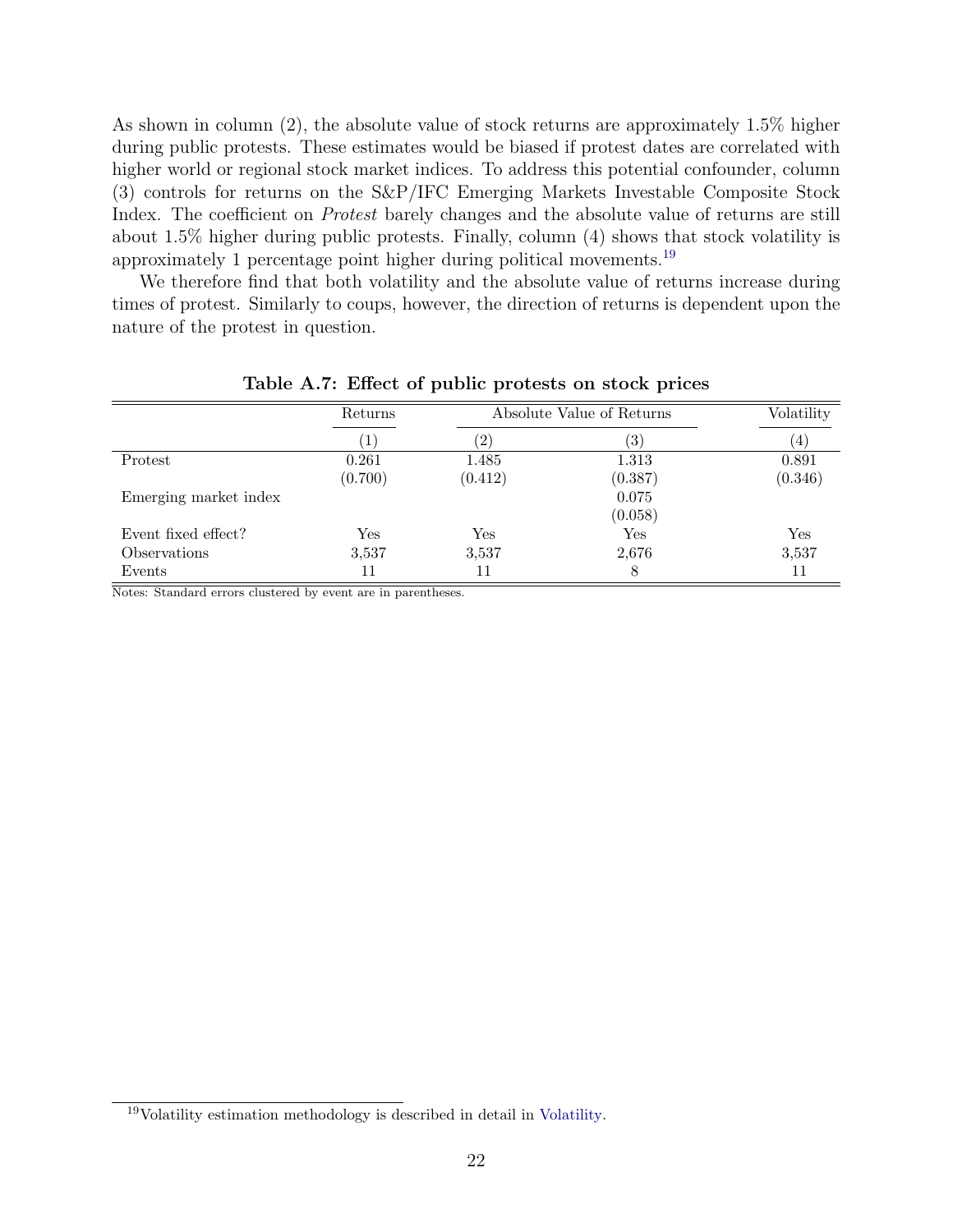<span id="page-23-0"></span>

|                                                                   |            |          | Post-Event CAR |           |           | Pre-Event CAR |                    |  |
|-------------------------------------------------------------------|------------|----------|----------------|-----------|-----------|---------------|--------------------|--|
| Country                                                           | Event Date | (0,0)    | (0,6)          | (0,19)    | $(-1,-7)$ | $(-1,-20)$    | Days to<br>rebound |  |
| Bangladesh                                                        | 01/11/2007 | $-0.320$ | 10.351         | 14.883    | $-0.896$  | 2.250         | $\overline{2}$     |  |
|                                                                   |            | (1.166)  | (3.086)        | (5.217)   | (3.086)   | (5.217)       |                    |  |
| Egypt                                                             | 07/03/2013 | $-0.346$ | 5.169          | 7.144     | 6.776     | $-4.869$      | $\overline{2}$     |  |
|                                                                   |            | (1.515)  | (4.009)        | (6.776)   | (4.009)   | (6.776)       |                    |  |
| Nepal                                                             | 10/04/2002 | 0.090    | 1.563          | 5.567     | $-1.014$  | $-0.493$      | $\overline{2}$     |  |
|                                                                   |            | (1.206)  | (3.190)        | (5.392)   | (3.190)   | (5.392)       |                    |  |
| Pakistan                                                          | 10/14/1999 | $-7.737$ | $-9.431$       | $-7.130$  | 4.151     | 4.900         | 36                 |  |
|                                                                   |            | (1.943)  | (5.141)        | (8.690)   | (5.141)   | (8.690)       |                    |  |
| Peru                                                              | 04/06/1992 | $-6.819$ | $-5.814$       | $-25.027$ | $-2.075$  | $-10.519$     | 5                  |  |
|                                                                   |            | (2.210)  | (5.848)        | (9.885)   | (5.848)   | (9.885)       |                    |  |
| Thailand                                                          | 10/06/1976 | $-0.541$ | 0.837          | 0.731     | 0.001     | 0.713         | 3                  |  |
|                                                                   |            | (0.639)  | (1.691)        | (2.859)   | (1.691)   | (2.859)       |                    |  |
| Thailand                                                          | 02/25/1991 | $-7.326$ | 2.860          | 14.162    | 6.326     | 26.262        | 7                  |  |
|                                                                   |            | (2.884)  | (7.631)        | (12.899)  | (7.631)   | (12.899)      |                    |  |
| Thailand                                                          | 09/19/2006 | $-0.481$ | $-2.640$       | 0.111     | 1.848     | 0.131         | 17                 |  |
|                                                                   |            | (1.094)  | (2.894)        | (4.892)   | (2.894)   | (4.892)       |                    |  |
| Thailand                                                          | 05/23/2014 | $-0.571$ | 2.800          | 4.591     | 2.350     | $-0.424$      | 5                  |  |
|                                                                   |            | (1.201)  | (3.177)        | (5.370)   | (3.177)   | (5.370)       |                    |  |
| Turkey                                                            | 06/30/1997 | 2.010    | $-2.861$       | $-7.629$  | 12.876    | 4.532         |                    |  |
|                                                                   |            | (3.015)  | (7.976)        | (13.481)  | (7.976)   | (13.481)      |                    |  |
| Mean                                                              |            | $-2.204$ | 0.283          | 0.740     | 3.034     | 2.248         | 8                  |  |
| $\overline{\alpha}$ .<br>$\overline{\mathbf{1} \cdot \mathbf{1}}$ |            | (0.585)  | (1.548)        | (2.616)   | (1.548)   | (2.616)       |                    |  |

Table A.8: Abnormal returns following authoritarian regime changes

Notes: Standard errors are in parentheses. "Days to rebound" is the number of trading days following a negative stock return for the national stock index to return to pre-event level (it is calculated if the price decreases on the event day, not if the event day abnormal return is negative). Returns are inflation adjusted.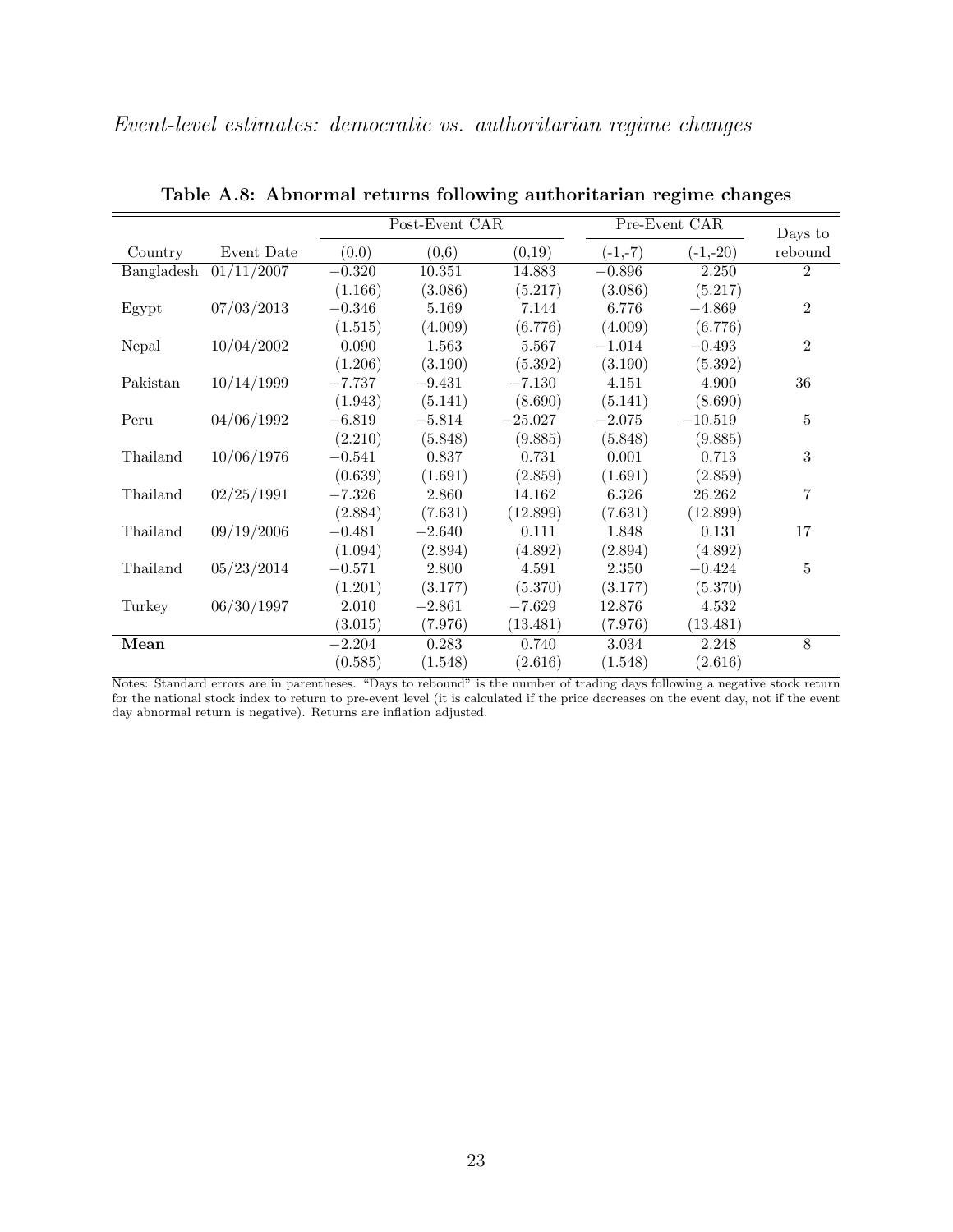<span id="page-24-1"></span><span id="page-24-0"></span>

|             |            | Post-Event CAR |         |           | Pre-Event CAR | Days to    |                |
|-------------|------------|----------------|---------|-----------|---------------|------------|----------------|
| Country     | Event Date | (0,0)          | (0,6)   | (0,19)    | $(-1,-7)$     | $(-1,-20)$ | rebound        |
| Indonesia   | 05/20/1998 | 2.817          | 4.296   | 4.543     | $-2.695$      | $-17.868$  |                |
|             |            | (3.392)        | (8.974) | (15.168)  | (8.974)       | (15.168)   |                |
| Nepal       | 04/25/2006 | 1.915          | 8.132   | 9.937     | $-1.951$      | $-4.205$   |                |
|             |            | (0.665)        | (1.760) | (2.975)   | (1.760)       | (2.975)    |                |
| Philippines | 02/26/1986 | 12.938         | 21.473  | 23.086    | $-1.847$      | $-6.884$   |                |
|             |            | (0.477)        | (1.263) | (2.134)   | (1.263)       | (2.134)    |                |
| Thailand    | 10/20/1977 | $-0.951$       | 4.096   | 7.290     | 9.961         | 10.198     | $\overline{2}$ |
|             |            | (1.232)        | (3.260) | (5.510)   | (3.260)       | (5.510)    |                |
| Tunisia     | 01/31/2011 | $-2.705$       | 2.982   | $-11.787$ | $-13.610$     | $-13.445$  | 5              |
|             |            | (0.671)        | (1.776) | (3.002)   | (1.776)       | (3.002)    |                |
| Mean        |            | 2.803          | 8.196   | 6.614     | $-2.028$      | $-6.441$   | 3              |
|             |            | (0.752)        | (1.990) | (3.364)   | (1.990)       | (3.364)    |                |

Table A.9: Abnormal returns following democratic regime changes

Notes: Standard errors are in parentheses. "Days to rebound" is the number of trading days following a negative stock return for the national stock index to return to pre-event level (it is calculated if the price decreases on the event day, not if the event day abnormal return is negative). Returns are inflation adjusted.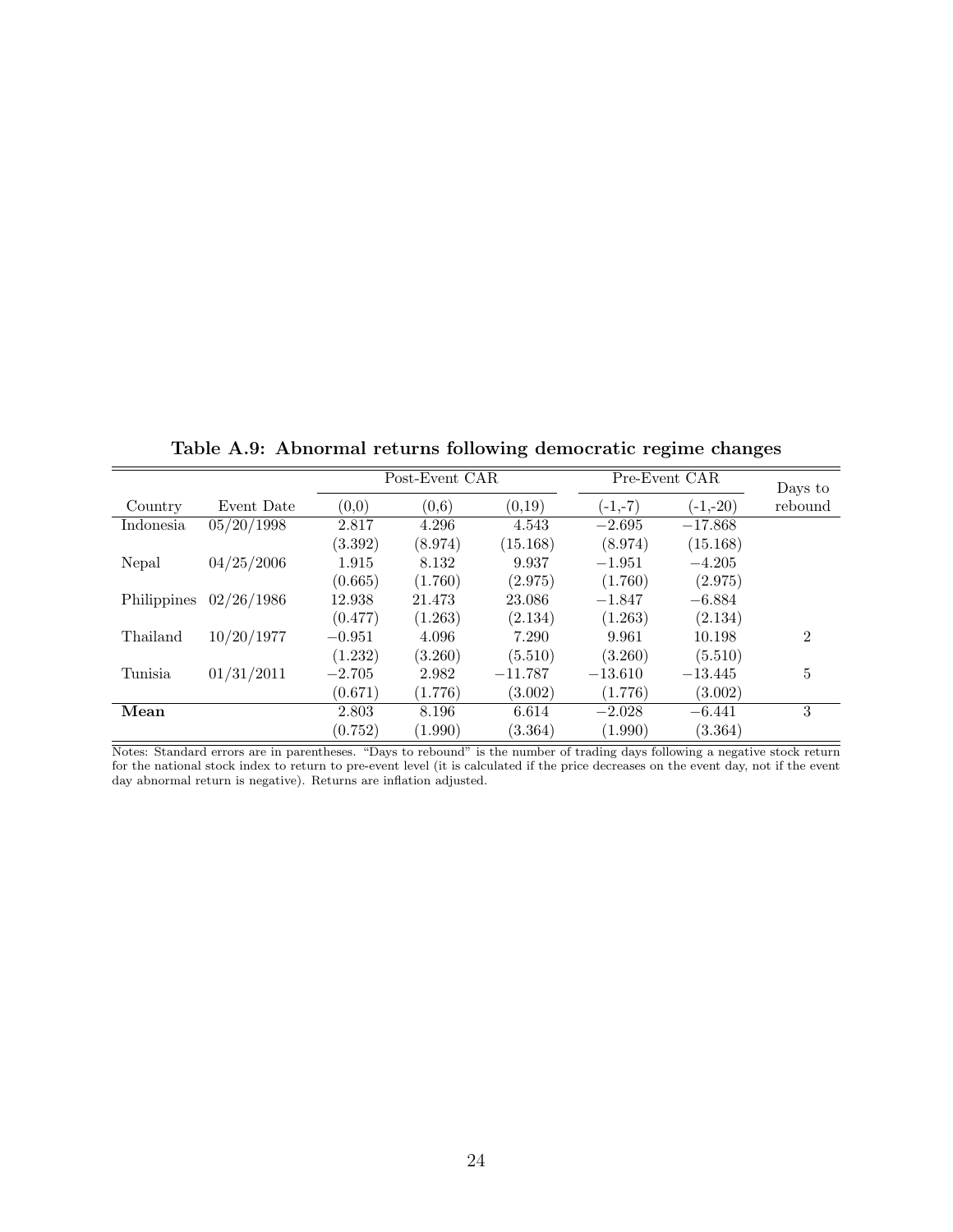#### Robustness details

We shift event dates surrounding the actual event date backwards and forwards in increments of five days (-20, 15, 10, 5, 0, 5, 10, 15, and 20 days) (shown in [Figure 1\)](#page-5-0). In addition, we extend the forward shifted event dates to one year (110, 195, 285, and 365 days) to capture dates that are likely to be completely unaffected by the regime change.

[Figure A.4](#page-26-0) shows CARs estimated with the event date shifted 1-year (365 days) into the future. In contrast to [Figure 1,](#page-5-0) there are no discernible abnormal returns in [Figure A.4.](#page-26-0) To ensure that results of the placebo test based on 1-year did not occur by chance, [Figure A.5](#page-27-0) plots event-day abnormal against the number of days shifted. There are a few instances in which there are statistically significant ARs in the same direction as the event day, but they are always smaller in magnitude than the ARs estimated using the actual event date and occur when dates are shifted within the post-event window (days 0-20), a period during which stock returns remain volatile and, in the case of resignations, there is a consistent upward trend in the CARs. Overall, these results reinforce the main results: the ARs on the actual event date capture most of effect of the regime change, although effects can sometimes persist in the short event window following the event date. These figures also provide evidence that regime changes appear to be unexpected. For instance, the CARs prior to assassinations and coups presented in [Figure 1](#page-5-0) tend to be close to zero, suggesting that investors were unaware that a negative event was likely to occur in the coming days. For resignations, CARs trend downward in the 10 days prior to the event; however, if investors were aware that a resignation were about to occur one would expect the pre-event CARs to be positive given the positive CARs observed in the post-event window. There is thus little evidence that the CARs in the post-event window are not capturing most of the effect caused by the regime changes.

There are a few instances in which there are statistically significant (at the 5% level) ARs in the same direction as those on the actual event day, but they are always smaller in magnitude than the ARs estimated using the actual event date and most occur when dates are shifted within the post-event window (days 0-20), a period during which stock returns remain volatile and, in the case of resignations, there is a consistent upward trend in the CARs. When dates are shifted forward further ( $\geq$  110 days), the event day AR is only statistically significant in one case (day 365 for assassinations). The event day ARs are considerably smaller in magnitude and are not statistically different from zero for either coups or resignations. Moreover, while CARs estimated using the actual event date for resignations trend upwards following the event day, there is no consistent trend in the placebo analysis. [Figure 1](#page-5-0) therefore suggests that the main results are not merely an artifact of the data.

As shown in [Table 1,](#page-8-0) the mean event day abnormal returns for coups, assassinations and resignations are all statistically different from zero at the 1% level using the rank test statistic and the abnormal returns for coups and assassinations are significant at at least the 10% level using the sign test. In addition, abnormal absolute returns for all events are statistically significant at at least the 5% level using both the rank and sign tests. On the other hand, the event day abnormal returns for the control portfolio are never statistically different from zero at even the 10% level using the rank or sign tests. Finally, the difference in means between the regime change country and the control portfolio are statistically different from zero for coups (1% level), assassinations (10% level), resignations (5% level), and all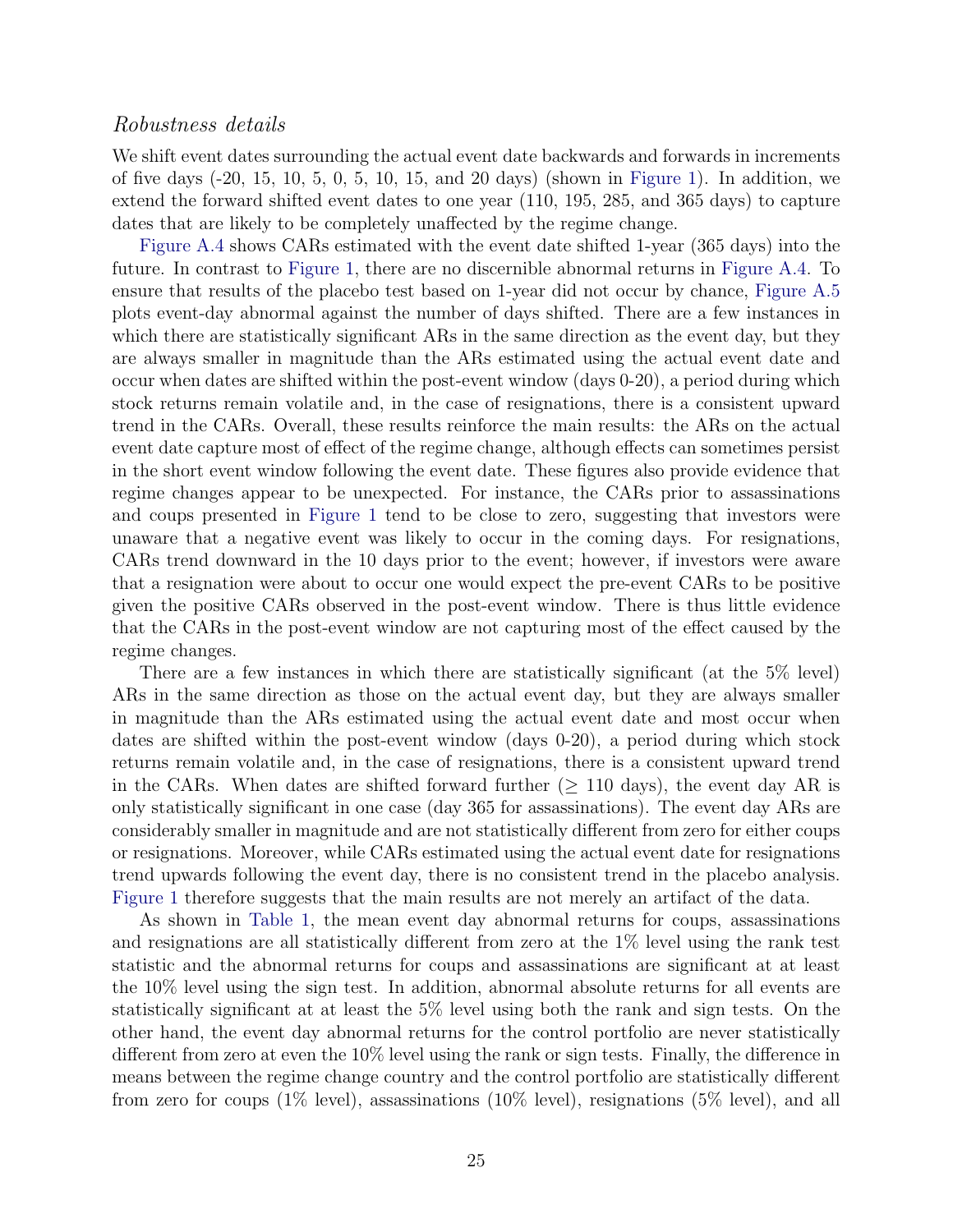<span id="page-26-0"></span>

events combined (1% level) when using two-sided p-values from the Wilcoxon rank test.<sup>[20](#page-26-1)</sup>

<span id="page-26-1"></span><sup>&</sup>lt;sup>20</sup>The Wilcoxon rank test is a non-parametric statistical technique that can be used to compare differences between matched samples.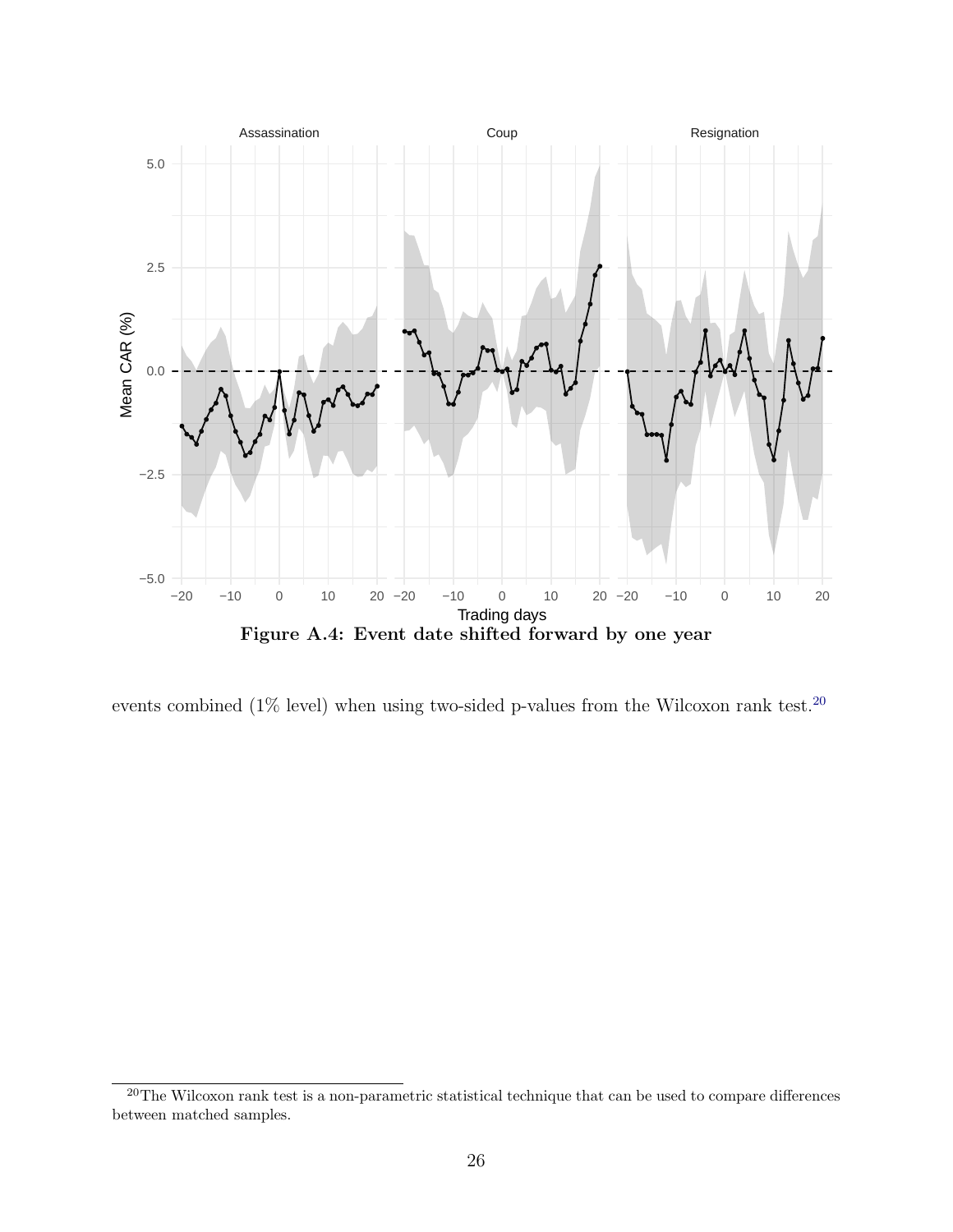<span id="page-27-0"></span>

Number of days shifted from event date Figure A.5: Time-shifted placebo sensitivity analysis of mean event day abnormal return by type of regime change